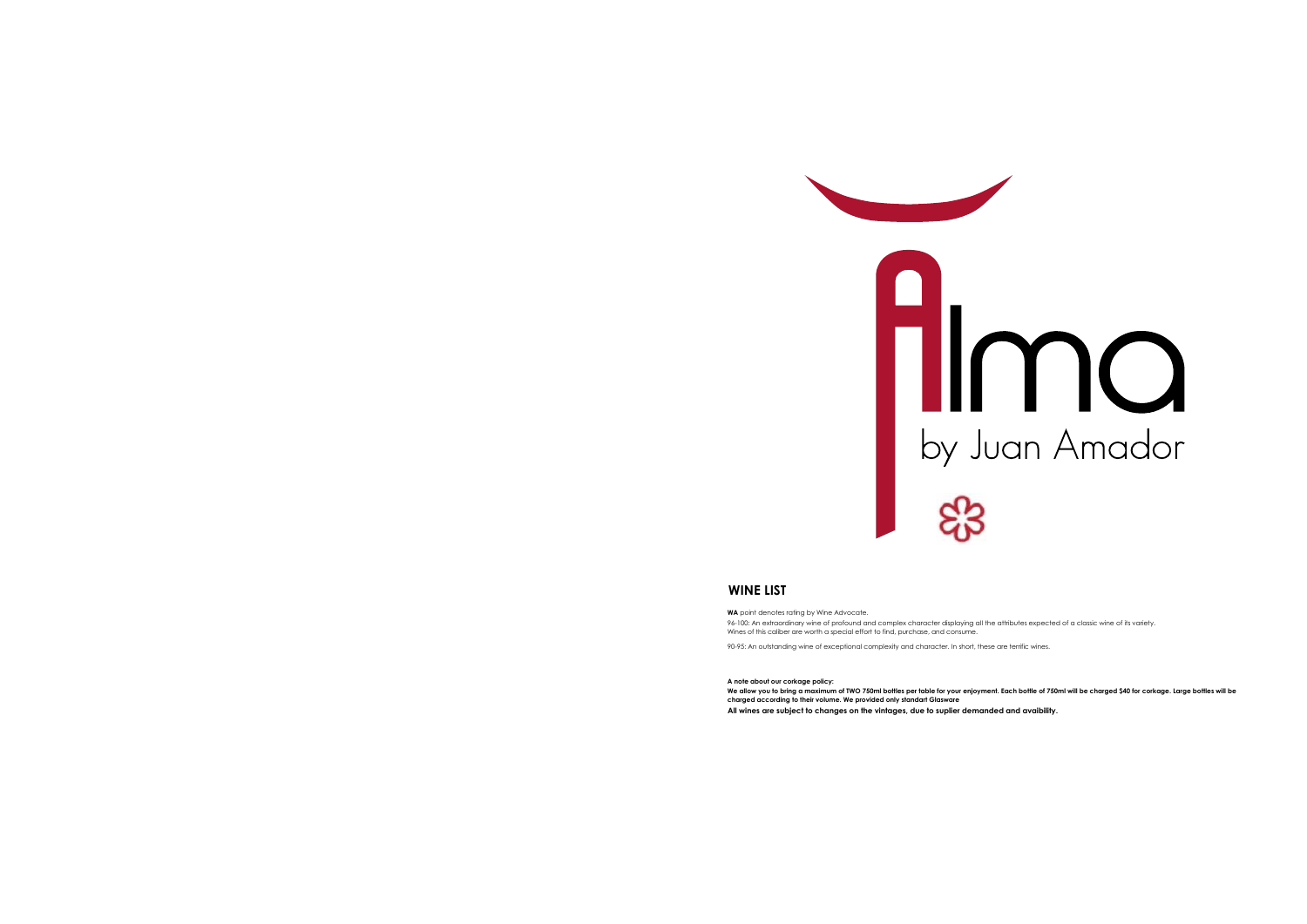## **Kindly refer to updated wine by glass list**

| <b>CHAMPAGNE</b>                                                                               |                                                                                                                          |                              | GLS | <b>BTL</b>              |
|------------------------------------------------------------------------------------------------|--------------------------------------------------------------------------------------------------------------------------|------------------------------|-----|-------------------------|
| Pierre Paillard                                                                                | Grand Cru Champagne Bouzy                                                                                                | <b>NV</b>                    |     | 138                     |
| <b>WHITE</b>                                                                                   |                                                                                                                          |                              |     |                         |
| Chateau Hout Pougnan<br>Corazon Loco<br><b>Cypress Terrace</b><br>Domaine Defaix<br><b>RED</b> | <b>Bordeaux Blanc</b><br>Sauvignon Blanc-Verdejo, Spain<br>Pinot Gris Hawke's Bay New Zealand<br>Chablis 1er Cru, France | 2017<br>2018<br>2015<br>2017 |     | 78<br>78<br>88<br>178   |
|                                                                                                |                                                                                                                          |                              |     |                         |
| Petit Senejac<br>Glenelly<br>Hacienda D Arinzano<br>Z 88-88 (Coravin)                          | <b>Bordeaux Blend</b><br>Bordeaux Blend South Africa<br>Tempranillo Aberin Spain<br>Cabernet Sauvignon, Napa Valley      | 2013<br>2012<br>2017<br>2014 |     | 78<br>113<br>113<br>198 |
| <b>DESSERT</b>                                                                                 |                                                                                                                          |                              |     |                         |
| Chateau de Malle                                                                               | Sauternes France                                                                                                         | 2010                         |     |                         |

# SELECTION OF 100 POINT ROBERT PARKER W.A.

| Kapcsandy       | Cab Sau, Napa Valley                       | 2012 | 290 | 453 |
|-----------------|--------------------------------------------|------|-----|-----|
| Abreu           | Cab Sauvignon, Madrona Raanch, Napa Valley | 2013 | 257 | 288 |
| Penfolds Grange | Shiraz, Australia                          | 2008 | 398 | 698 |
|                 |                                            |      |     |     |

# SCREAMING EAGLE BY GLASS

| Screaming Eagle | Cabernet Sauvignon, Napa Valley | 1999 | 1999 | 9868 |
|-----------------|---------------------------------|------|------|------|
|-----------------|---------------------------------|------|------|------|

# WINE BY GLASS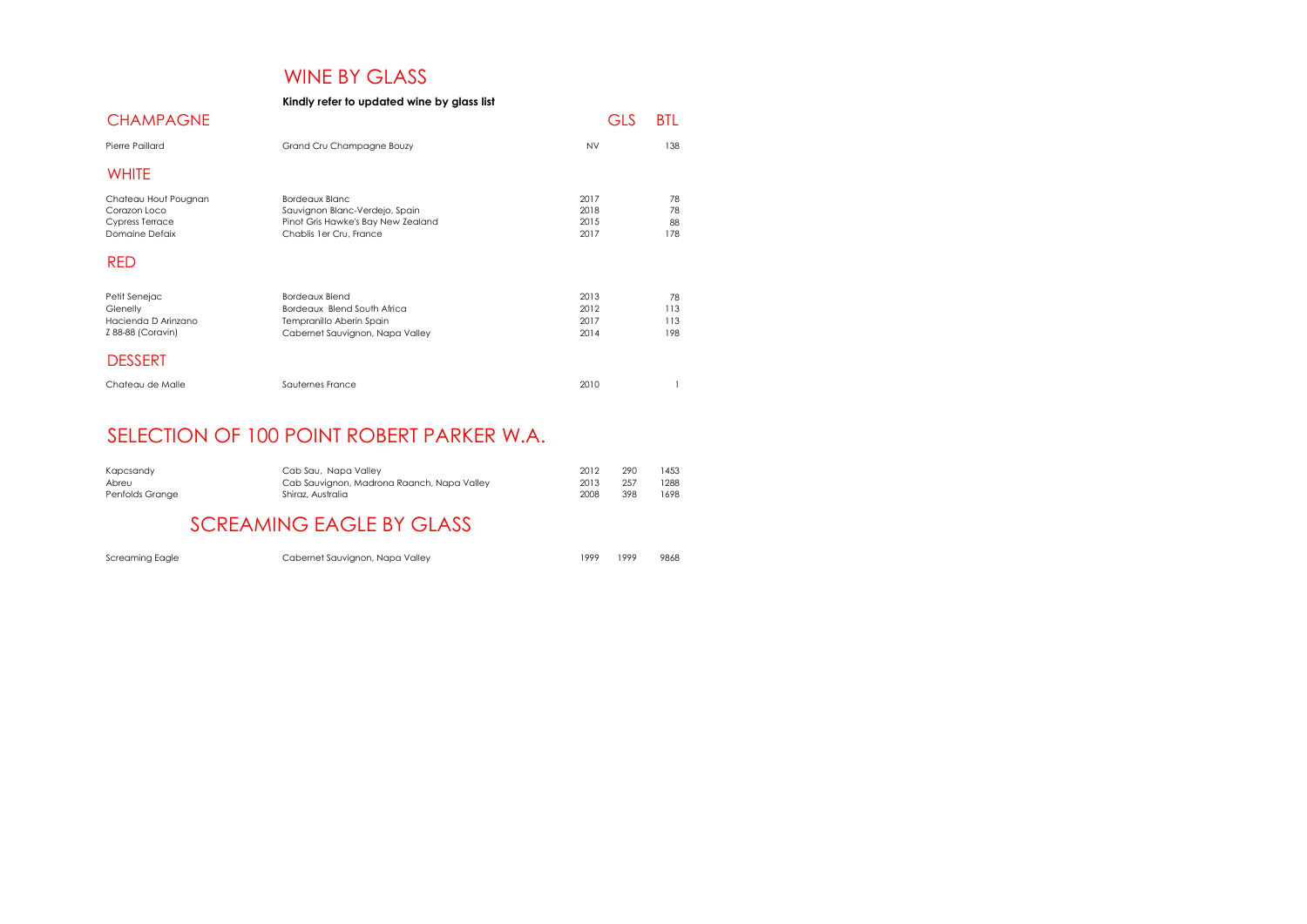# CHAMPAGNE

## **MULTI VINTAGE**

| 0001<br>0002<br>0003<br>0004<br>0005<br>0006 | <b>WA90</b><br><b>WA89</b>    | Pierre Paillard "Les"<br>Pierre Gimonnet et Fils<br>Pierre Gimonnet et Fils<br>Pierre Gimonnet et Fils<br>Diebolt Vallois<br>Goutorbe-Bouillot Reflets | Grand Cru Champagne Bouzy<br>Blanc de Blancs 1er cru Cuvee Gastronome Millesime<br>Blanc de Blancs 1er cru Cuvee Oenophile, Non Dose Mill<br>Blanc de Blancs 1er cru Cuvee Special Club OGER GC<br>Grand Cru Brut Rosé Bouzy<br>Champagne, Reflets De Rivierre Brut | NV.<br>2015<br>2014<br>2015<br><b>NV</b><br><b>NV</b> | 138<br>148<br>198<br>268<br>138<br>118 |
|----------------------------------------------|-------------------------------|--------------------------------------------------------------------------------------------------------------------------------------------------------|---------------------------------------------------------------------------------------------------------------------------------------------------------------------------------------------------------------------------------------------------------------------|-------------------------------------------------------|----------------------------------------|
|                                              |                               | <b>MAGNUM</b>                                                                                                                                          |                                                                                                                                                                                                                                                                     |                                                       |                                        |
| 0007<br>0008                                 |                               | Pierre Paillard 'Les Mottelettes<br>Pierre Paillard 'Les Maillerettes                                                                                  | Grand Cru Blanc de Blancs Champagne Bouzy (Magnum)<br>Grand Cru Blanc de Noir Champagne Bouzy (Magnum)                                                                                                                                                              | 2015<br>2015                                          | 438<br>438                             |
|                                              |                               | <b>VINTAGE / RARE</b>                                                                                                                                  |                                                                                                                                                                                                                                                                     |                                                       |                                        |
| 0015<br>0016<br>0017<br>0018                 | JS 97<br>WA92+<br><b>WS96</b> | Jacque Selosse INITIAL (Organic)<br>Jacque Selosse SUBSTAIN<br>Armand De Brignac Ace of Spade<br>Dom Perignon                                          | Grand Cru Extra Brut Blanc de Blancs Avize<br>Grand Cru Extra Brut Blanc de Blancs Avize<br>Grand Cru Gold Edittion<br>Dom Perignon Brut Champagne                                                                                                                  | <b>NV</b><br><b>NV</b><br><b>NV</b><br>2010           | 598<br>1288<br>853<br>548              |
|                                              |                               | <b>FRANCIACORTA &amp; PROSECCO</b>                                                                                                                     |                                                                                                                                                                                                                                                                     |                                                       |                                        |
| 0024<br>0026<br>0027                         |                               | Bella Vista Alma Brut<br>Casa Martelletti<br>Marta Roman Canals                                                                                        | Franciacorta Riserva Alma Brut Edition<br>Moscato D"Asti<br>Cava Reserva Brut                                                                                                                                                                                       | <b>NV</b><br>2019<br>2017                             | 118<br>88<br>88                        |
|                                              |                               | <b>ROSÉ WINE</b>                                                                                                                                       |                                                                                                                                                                                                                                                                     |                                                       |                                        |
| 0028                                         |                               | <b>Talamonti Rose</b>                                                                                                                                  | Cerasuolo D Abruzzo DOC                                                                                                                                                                                                                                             | 2015                                                  | 88                                     |
|                                              |                               | <b>WHITE - SPAIN</b>                                                                                                                                   |                                                                                                                                                                                                                                                                     |                                                       |                                        |
| 0032                                         |                               | <b>Bodegas LAN</b>                                                                                                                                     | Viura Blanco, Spain                                                                                                                                                                                                                                                 | 2018                                                  | 88                                     |
| 0033                                         |                               | Lagar de Cervera (Rias Baixas)                                                                                                                         | Albarino Bianco, Spain                                                                                                                                                                                                                                              | 2020                                                  | 113                                    |
| 0034                                         |                               | Hacienda De Arinzano                                                                                                                                   | Chardonnay, Pago Spain                                                                                                                                                                                                                                              | 2018                                                  | 113                                    |
|                                              |                               | <b>WHITE - FRANCE</b>                                                                                                                                  |                                                                                                                                                                                                                                                                     |                                                       |                                        |
| 0043<br>0044<br>0045<br>0046                 |                               | Gitton Pere et Fils<br>Gitton Pere et Fils<br>Domaine Du Clos Naudin Foreau<br>Domaine Du Clos Naudin Foreau                                           | Sancerre Blanc 'Le Crille' Loire Valley<br>Pouilly Fume 'Clos Joanne d'Orion'<br><b>Vouvray SEC</b><br>Vouvray DEMI SEC (sweet finishing)                                                                                                                           | 2018<br>2018<br>2017<br>2017                          | 118<br>118<br>128<br>148               |
| 0047<br>0048                                 |                               | Domaine Bernard Defaix<br>Domaine Bernard Defaix                                                                                                       | Petit Chablis<br>Chablis                                                                                                                                                                                                                                            | 2018<br>2017                                          | 98<br>118                              |
| 0049                                         |                               | Domaine Bernard Defaix                                                                                                                                 | Chablis Grand Cru 'Bougros'                                                                                                                                                                                                                                         | 2018                                                  | 228                                    |
| 0050                                         |                               | Domaine Fernand & Laurent Pillot                                                                                                                       | Chassagne Montrachet Blanc                                                                                                                                                                                                                                          | 2018                                                  | 168                                    |
| 0051<br>0052                                 |                               | Domaine Fernand & Laurent Pillot<br>Domaine Moissenet_Bonnard                                                                                          | Chassagne Montrachet 1er Cru Les Vergers Blanc<br>Meursault 'Les Vireuils' Burgundy                                                                                                                                                                                 | 2018<br>2018                                          | 228<br>268                             |
| 0053                                         |                               | Domaine Francois Carillon                                                                                                                              | Puligny Montrachet 1er Cru Les Perrieres Burgundy                                                                                                                                                                                                                   | 2018                                                  | 368                                    |
| 0054                                         |                               | Domaine Dubreuil Fontaine Pere et Fils                                                                                                                 | Corton Charlamagne Grand Cru                                                                                                                                                                                                                                        | 2018                                                  | 298                                    |
|                                              |                               | <b>WHITE - Bordeaux</b>                                                                                                                                |                                                                                                                                                                                                                                                                     |                                                       |                                        |
| 0054                                         |                               | Chateau Thuerry                                                                                                                                        | Les Abeillons Blanc/Semillion Bordeaux                                                                                                                                                                                                                              | 2016                                                  | 88                                     |
| 0055                                         | WA95                          | Chateau Smith Haut Lafitte Blanc                                                                                                                       | Bordeaux Blend white Pessac Leognan                                                                                                                                                                                                                                 | 2010                                                  | 468                                    |
| 0056                                         | <b>WA94</b>                   | Domaine de Chevalier                                                                                                                                   | Bordeaux Blend white Pessac Leognan                                                                                                                                                                                                                                 | 2010                                                  | 428                                    |

| Domaine Moissenet Bonnard |  |
|---------------------------|--|
| Domaine Francois Carillon |  |

| 0054 | Chateau Thuerry                       |
|------|---------------------------------------|
| 0055 | WA95 Chateau Smith Haut Lafitte Blanc |
| 0056 | WA94 Domaine de Chevalier             |

| 101<br>)02<br>ЮЗ<br>104<br>)05<br>106 | <b>WA90</b><br><b>WA89</b> | Pierre Paillard "Les"<br>Pierre Gimonnet et Fils<br>Pierre Gimonnet et Fils<br>Pierre Gimonnet et Fils<br><b>Diebolt Vallois</b><br>Goutorbe-Bouillot Reflets | Grand Cru Champagne Bouzy<br>Blanc de Blancs 1 er cru Cuvee Gastronome Millesime<br>Blanc de Blancs 1er cru Cuvee Oenophile, Non Dose Mill<br>Blanc de Blancs 1er cru Cuvee Special Club OGER GC<br>Grand Cru Brut Rosé Bouzy<br>Champagne, Reflets De Rivierre Brut | <b>NV</b><br>2015<br>2014<br>2015<br><b>NV</b><br>NV | 138<br>148<br>198<br>268<br>138<br>118 |
|---------------------------------------|----------------------------|---------------------------------------------------------------------------------------------------------------------------------------------------------------|----------------------------------------------------------------------------------------------------------------------------------------------------------------------------------------------------------------------------------------------------------------------|------------------------------------------------------|----------------------------------------|
|                                       |                            | <b>MAGNUM</b>                                                                                                                                                 |                                                                                                                                                                                                                                                                      |                                                      |                                        |
| 107<br>108                            |                            | Pierre Paillard 'Les Mottelettes<br>Pierre Paillard 'Les Maillerettes                                                                                         | Grand Cru Blanc de Blancs Champagne Bouzy (Magnum)<br>Grand Cru Blanc de Noir Champagne Bouzy (Magnum)                                                                                                                                                               | 2015<br>2015                                         | 438<br>438                             |
|                                       |                            | <b>VINTAGE / RARE</b>                                                                                                                                         |                                                                                                                                                                                                                                                                      |                                                      |                                        |
| 15<br>16<br>17<br>18                  | JS 97<br>WA92+<br>WS96     | Jacque Selosse INITIAL (Organic)<br>Jacque Selosse SUBSTAIN<br>Armand De Brignac Ace of Spade<br>Dom Perignon                                                 | Grand Cru Extra Brut Blanc de Blancs Avize<br>Grand Cru Extra Brut Blanc de Blancs Avize<br>Grand Cru Gold Edittion<br>Dom Perignon Brut Champagne                                                                                                                   | NV<br>NV<br>NV<br>2010                               | 598<br>1288<br>853<br>548              |
|                                       |                            | <b>FRANCIACORTA &amp; PROSECCO</b>                                                                                                                            |                                                                                                                                                                                                                                                                      |                                                      |                                        |
| 124<br>126<br>127                     |                            | Bella Vista Alma Brut<br>Casa Martelletti<br>Marta Roman Canals                                                                                               | Franciacorta Riserva Alma Brut Edition<br>Moscato D"Asti<br>Cava Reserva Brut                                                                                                                                                                                        | <b>NV</b><br>2019<br>2017                            | 118<br>88<br>88                        |
|                                       |                            | <b>ROSÉ WINE</b>                                                                                                                                              |                                                                                                                                                                                                                                                                      |                                                      |                                        |
| 128                                   |                            | Talamonti Rose                                                                                                                                                | Cerasuolo D Abruzzo DOC                                                                                                                                                                                                                                              | 2015                                                 | 88                                     |
|                                       |                            | <b>WHITE - SPAIN</b>                                                                                                                                          |                                                                                                                                                                                                                                                                      |                                                      |                                        |
| 132                                   |                            | <b>Bodegas LAN</b>                                                                                                                                            | Viura Blanco, Spain                                                                                                                                                                                                                                                  | 2018                                                 | 88                                     |
| 133                                   |                            | Lagar de Cervera (Rias Baixas)                                                                                                                                | Albarino Bianco, Spain                                                                                                                                                                                                                                               | 2020                                                 | 113                                    |
| 134                                   |                            | Hacienda De Arinzano                                                                                                                                          | Chardonnay, Pago Spain                                                                                                                                                                                                                                               | 2018                                                 | 113                                    |
|                                       |                            | <b>WHITE - FRANCE</b>                                                                                                                                         |                                                                                                                                                                                                                                                                      |                                                      |                                        |
| 143<br>144                            |                            | Gitton Pere et Fils<br>Gitton Pere et Fils<br>Domaine Du Clos Naudin Foreau                                                                                   | Sancerre Blanc 'Le Crille' Loire Valley<br>Pouilly Fume 'Clos Joanne d'Orion'<br><b>Vouvray SEC</b>                                                                                                                                                                  | 2018<br>2018<br>2017                                 | 118<br>118<br>128                      |
| 145<br>146                            |                            | Domaine Du Clos Naudin Foreau                                                                                                                                 | Vouvray DEMI SEC (sweet finishing)                                                                                                                                                                                                                                   | 2017                                                 | 148                                    |
| 147                                   |                            | Domaine Bernard Defaix                                                                                                                                        | <b>Petit Chablis</b>                                                                                                                                                                                                                                                 | 2018                                                 | 98                                     |
| 148                                   |                            | Domaine Bernard Defaix                                                                                                                                        | Chablis                                                                                                                                                                                                                                                              | 2017                                                 | 118                                    |
| 149                                   |                            | Domaine Bernard Defaix                                                                                                                                        | Chablis Grand Cru 'Bougros'                                                                                                                                                                                                                                          | 2018<br>2018                                         | 228                                    |
| 150<br>151                            |                            | Domaine Fernand & Laurent Pillot<br>Domaine Fernand & Laurent Pillot                                                                                          | Chassagne Montrachet Blanc<br>Chassagne Montrachet 1er Cru Les Vergers Blanc                                                                                                                                                                                         | 2018                                                 | 168<br>228                             |
| 152                                   |                            | Domaine Moissenet_Bonnard                                                                                                                                     | Meursault 'Les Vireuils' Burgundy                                                                                                                                                                                                                                    | 2018                                                 | 268                                    |
| 153                                   |                            | Domaine Francois Carillon                                                                                                                                     | Puligny Montrachet 1er Cru Les Perrieres Burgundy                                                                                                                                                                                                                    | 2018                                                 | 368                                    |
| 154                                   |                            | Domaine Dubreuil Fontaine Pere et Fils                                                                                                                        | Corton Charlamagne Grand Cru                                                                                                                                                                                                                                         | 2018                                                 | 298                                    |
|                                       |                            | <b>WHITE - Bordeaux</b>                                                                                                                                       |                                                                                                                                                                                                                                                                      |                                                      |                                        |
| 154                                   |                            | Chateau Thuerry                                                                                                                                               | Les Abeillons Blanc/Semillion Bordeaux                                                                                                                                                                                                                               | 2016                                                 | 88                                     |
| 155                                   | <b>WA95</b><br><b>WA94</b> | Chateau Smith Haut Lafitte Blanc<br>Domaine de Chevalier                                                                                                      | Bordeaux Blend white Pessac Leognan                                                                                                                                                                                                                                  | 2010<br>2010                                         | 468<br>428                             |
| 156                                   |                            |                                                                                                                                                               | Bordeaux Blend white Pessac Leognan                                                                                                                                                                                                                                  |                                                      |                                        |

WHITE - ITALY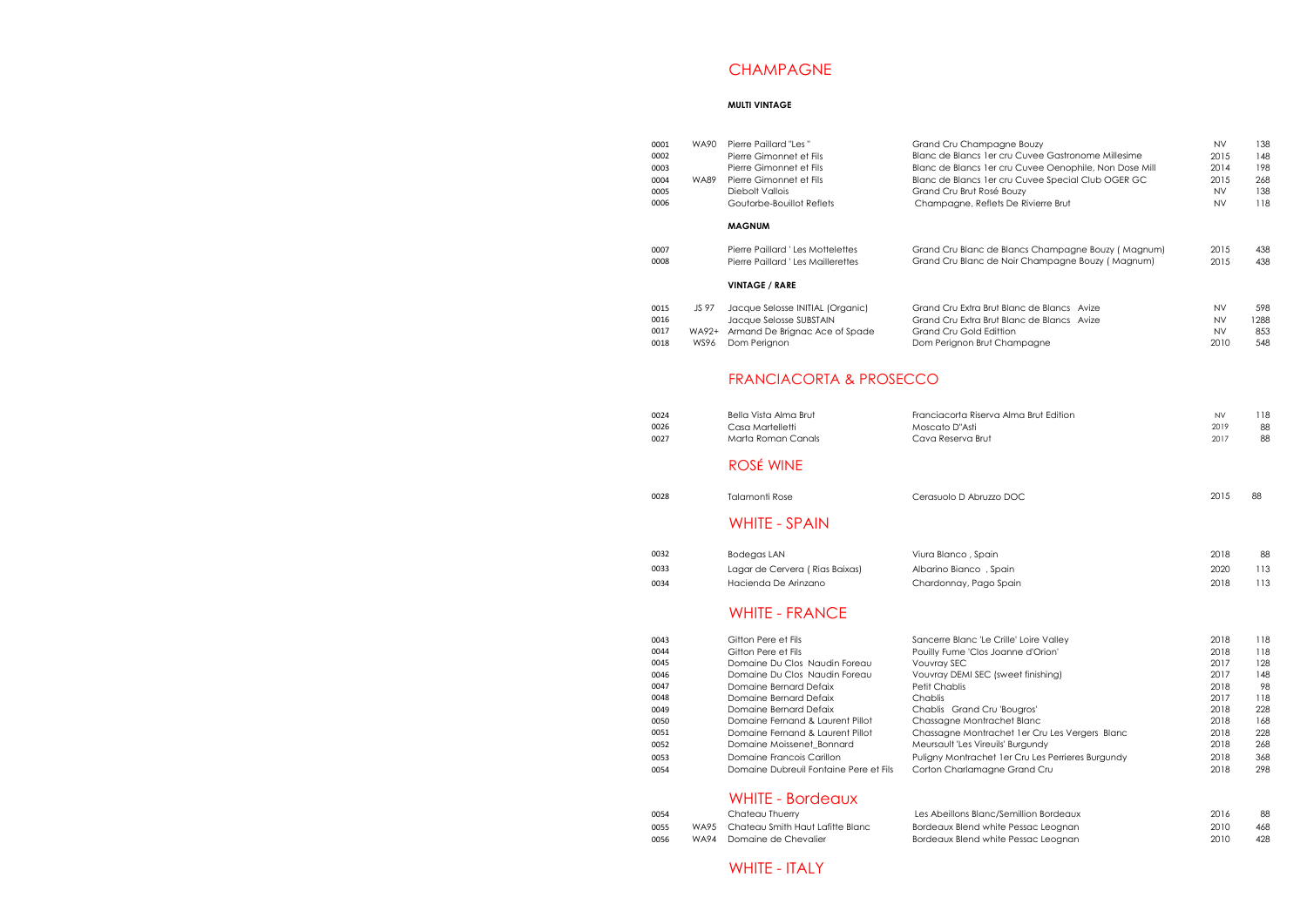| 0057 |             | GD Vajra Luigi Baudana | Langhe Bianco 'Dragon'' DOC Italy               | 2017 | 88  |
|------|-------------|------------------------|-------------------------------------------------|------|-----|
| 0058 |             | Tenuta Sant Antoni     | Fontana Soave                                   | 2018 | 88  |
| 0059 | <b>WA89</b> | Paolo Conterno         | Arneis 'A Val" Langhe Italy                     | 2017 | 88  |
| 0060 |             | Avianonesi             | Il Marzocco Chardonnay Toscana Italy            | 2019 | 138 |
| 0061 | <b>WA87</b> | Lungarotti Bianco      | Trebbono (Ugni Blanc) Di Torgiano Toscana Italy | 2017 | 103 |
| 0062 |             | Le Macchiole           | Bianco Paleo                                    | 2012 | 138 |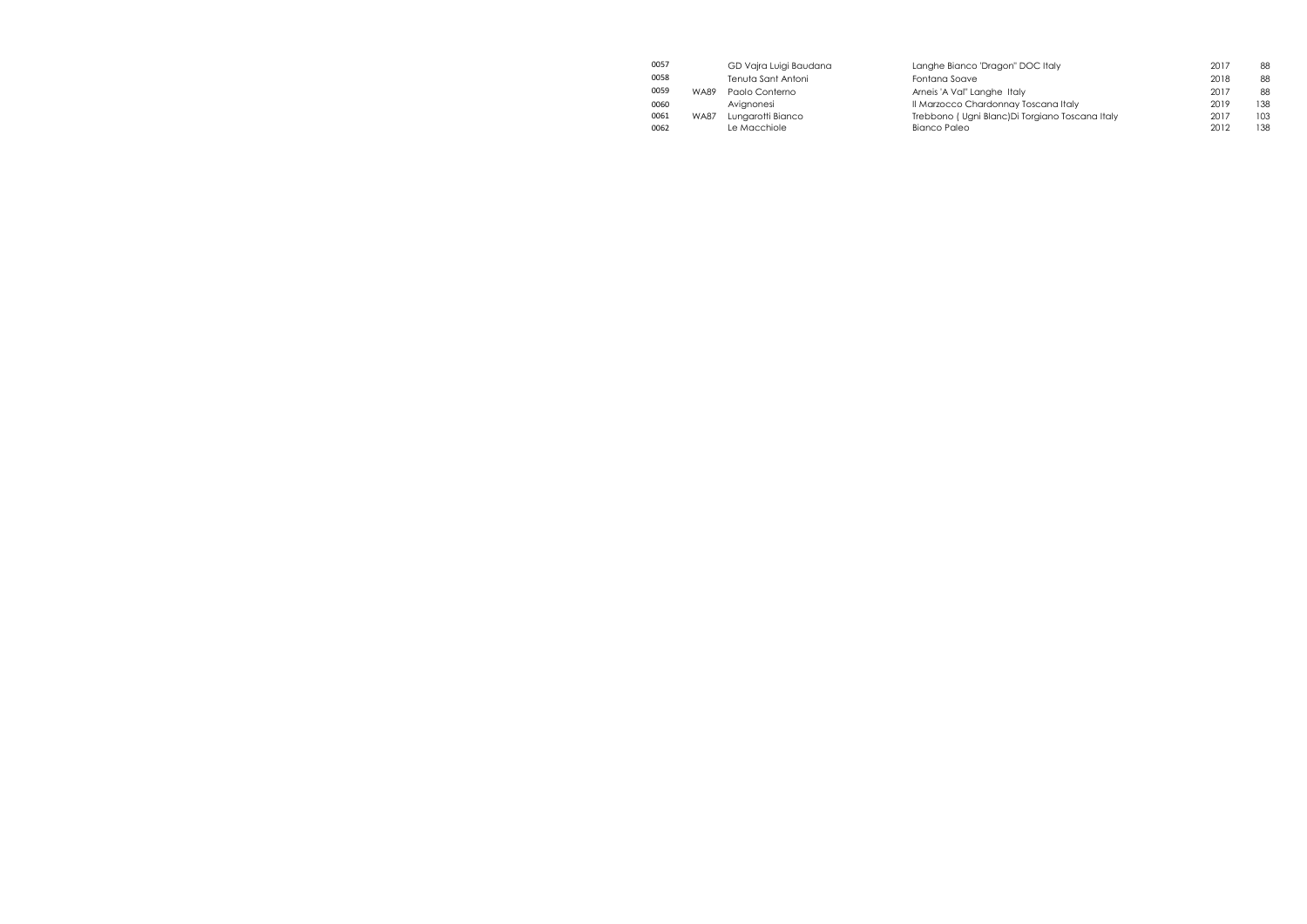# WHITE - AMERICA

## **CENTRAL COAST**

| 0064<br>0065<br>0066<br>0067 |             | Mer Soleil<br>Layer Cake<br>Layer Cake<br>Frank Family Vineyards | Chardonnay Unoaked, Silver Ceramic, Monterey<br>Sauvignon Blanc<br>Chardonnay<br>Chardonnay, Carneros Califonia | 2016<br>2017<br>2017<br>2016 | 93<br>78<br>78<br>138 |
|------------------------------|-------------|------------------------------------------------------------------|-----------------------------------------------------------------------------------------------------------------|------------------------------|-----------------------|
|                              |             | <b>NAPA</b>                                                      |                                                                                                                 |                              |                       |
| 0070                         |             | Honig vineyard                                                   | Sauvignon Blanc                                                                                                 | 2018                         | 78                    |
| 0071                         |             | Caymus                                                           | Conundrum Blended White Califonia                                                                               | 2019                         | 88                    |
| 0072                         | <b>WA97</b> | Far Niente Winery                                                | Chardonnay, Cave Collection                                                                                     | 2019                         | 228                   |
|                              | <b>WA98</b> | Kongsgaard Wine                                                  | Chardonnay,                                                                                                     | 2019                         | 338                   |
|                              | <b>WA99</b> | Kongsgaard Wine                                                  | Chardonnay, THE JUDGE Rare wine                                                                                 | 2019                         | 788                   |
|                              |             | <b>SONOMA</b>                                                    |                                                                                                                 |                              |                       |
| 0076                         | <b>WA97</b> | Peter Michael                                                    | Sauvignon Blanc L'Apres Midi                                                                                    | 2017                         | 193                   |
|                              | <b>WA96</b> | Kistler Vineyards                                                | Chardonnay, "Les Noisetiers                                                                                     | 2019                         | 188                   |
| 0077                         | <b>WA97</b> | Peter Michael                                                    | Chardonnay, "Mon Plaisir"                                                                                       | 2017                         | 278                   |
| 0078                         | <b>WA98</b> | Peter Michael                                                    | Chardonnay, Ma Belle Fille                                                                                      | 2018                         | 288                   |
|                              | <b>WA98</b> | Peter Michael                                                    | Chardonnay, Ma Belle Fille                                                                                      | 2019                         | 288                   |
|                              |             | <b>WHITE - AUSTRALIA</b>                                         |                                                                                                                 |                              |                       |
| 0085                         |             | Molly Dooker                                                     | Summer 69, Verdelho McLaren Vale                                                                                | 2018                         | 78                    |
| 0086                         |             | Chappel Hill                                                     | Chardonnay, Mclaren Vale                                                                                        | 2018                         | 88                    |
| 0087                         | RJ99+       | Leeuwin Estate Art series                                        | Chardonnay, Margeret River                                                                                      | 2019                         | 238                   |
|                              |             | <b>WHITE - NEW ZEALAND</b>                                       |                                                                                                                 |                              |                       |
|                              |             |                                                                  |                                                                                                                 |                              |                       |
| 0092                         |             | Cypress                                                          | Pinot Gris, Hawkes Bay                                                                                          | 2015                         | 78                    |
| 0093                         |             | Cypress                                                          | Chardonnay, Hawkes Bay                                                                                          | 2013                         | 78                    |
| 0095                         |             | Litte Beauty                                                     | Pinot Gris, Marlborough                                                                                         | 2014                         | 83                    |
| 0096                         |             | KuKu                                                             | Sauvignon Blanc, Marlborough                                                                                    | 2016                         | 83                    |
|                              |             | <b>GERMANY</b>                                                   |                                                                                                                 |                              |                       |
|                              |             |                                                                  |                                                                                                                 |                              |                       |
| 0016                         |             | <b>Schloss Vollrads</b>                                          | Riesling Edition Rheingau                                                                                       | 2019                         | 93                    |
| 0016                         |             | Von Winning Paradiesgarten                                       | Riesling, Trocken Deidesheimer                                                                                  | 2018                         | 118                   |
| 0017                         |             | Von Winning Paradiesgarten                                       | Deidesheimer Herrgottsacker Riesling Eiswein                                                                    | 2012                         | 258                   |
|                              |             |                                                                  |                                                                                                                 |                              |                       |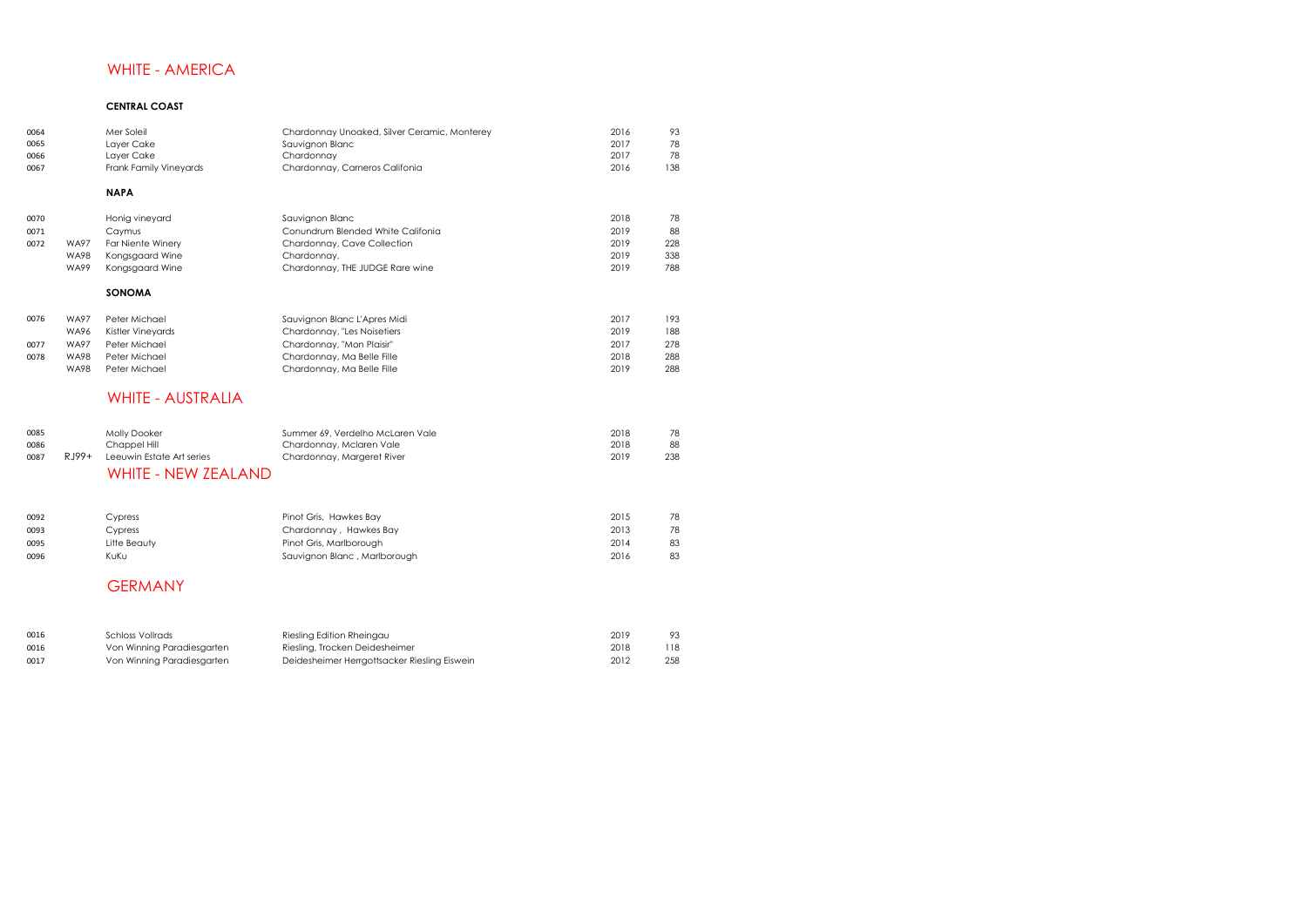# RED - SPAIN

## **RIOJA**

| 0109 |             | Muga                                     | Prado Enea Gran Reserva              | 2014 | 178 |
|------|-------------|------------------------------------------|--------------------------------------|------|-----|
| 0110 |             | 904 Grand Reserva                        | La Rioja Alta                        | 2011 | 168 |
| 0111 |             | <b>Bodegas Montecillo</b>                | Reserva                              | 2012 | 78  |
| 0112 |             | <b>Bodegas Montecillo</b>                | <b>Grand Reserva</b>                 | 2011 | 113 |
| 0113 |             | <b>Bodegas Montecillo</b>                | Seleccion Especial Gran Reserva      | 2001 | 223 |
| 0114 |             | Sierra Cantabiera                        | Seleccion, Tempranillo               | 2016 | 98  |
| 0115 |             | Vina Tandonia                            | Tempranillo Reserva ' classic" Rioja | 2008 | 148 |
| 0116 |             | Aster Finca el Otero                     | Tempranillo Grupo La Rioja Alta      | 2016 | 168 |
|      |             | <b>RIBERA DEL DUERO</b>                  |                                      |      |     |
| 0122 |             | Pago de Los Capellanes                   | Crianza                              | 2017 | 113 |
| 0123 |             | Tinto Pesquera                           | Crianza                              | 2017 | 103 |
| 0124 |             | Felix Cajello                            | Finca Valdelroble                    | 2008 | 118 |
| 0125 |             | Felix Cajello                            | Finca Valdelroble                    | 2009 | 118 |
| 0126 |             | Felix Cajello Gran Cajello               | Felix Cajello Family Reserve         | 2006 | 228 |
| 0129 |             | CruSore tresure Under water Aging Cellar | Tempranillo Blend NO 4               | 2014 | 268 |
| 0130 |             | CruSore tresure Under water Aging Cellar | Tempranillo Blend NO 6               | 2015 | 298 |
| 0131 | WA91        | Vega Sicilia                             | Tinto Valbuena 5"                    | 2006 | 773 |
| 0132 | <b>WA94</b> | Vega Sicilia                             | <b>UNICO</b>                         | 2011 | 848 |
|      |             | <b>MONTSANT</b>                          |                                      |      |     |
| 0160 |             | <b>Celler De Capcanes</b>                | Cabrida Rosso                        | 2008 | 143 |
|      |             | <b>PRIORAT</b>                           |                                      |      |     |
| 0164 |             | Clos Pissara El La Vinyeta               | Grenache Blend Catalunya             | 2006 | 248 |
| 0165 | WA89+       | Clos Pissara El Riu                      | Carignan Catalunya                   | 2006 | 228 |
| 0166 | WA90+       | Clos Pissara El Mont                     | Grenache Blend Catalunya             | 2007 | 198 |
| 0168 | WA95+       | Clos Martinet                            | Mas Martinet (organic)               | 2016 | 188 |
|      |             |                                          |                                      |      |     |

| 109  |             | Muga                                     | Prado Enea Gran Reserva              | 2014 | 178 |
|------|-------------|------------------------------------------|--------------------------------------|------|-----|
| )110 |             | 904 Grand Reserva                        | La Rioja Alta                        | 2011 | 168 |
| 111  |             | <b>Bodegas Montecillo</b>                | Reserva                              | 2012 | 78  |
| )112 |             | <b>Bodegas Montecillo</b>                | Grand Reserva                        | 2011 | 113 |
| )113 |             | <b>Bodegas Montecillo</b>                | Seleccion Especial Gran Reserva      | 2001 | 223 |
| 114  |             | Sierra Cantabiera                        | Seleccion, Tempranillo               | 2016 | 98  |
| )115 |             | Vina Tandonia                            | Tempranillo Reserva ' classic" Rioja | 2008 | 148 |
| )116 |             | Aster Finca el Otero                     | Tempranillo Grupo La Rioja Alta      | 2016 | 168 |
|      |             | <b>RIBERA DEL DUERO</b>                  |                                      |      |     |
| )122 |             | Pago de Los Capellanes                   | Crianza                              | 2017 | 113 |
| )123 |             | <b>Tinto Pesquera</b>                    | Crianza                              | 2017 | 103 |
| )124 |             | Felix Cajello                            | Finca Valdelroble                    | 2008 | 118 |
| )125 |             | Felix Cajello                            | Finca Valdelroble                    | 2009 | 118 |
| )126 |             | Felix Cajello Gran Cajello               | Felix Cajello Family Reserve         | 2006 | 228 |
| )129 |             | CruSore tresure Under water Aging Cellar | Tempranillo Blend NO 4               | 2014 | 268 |
| 130  |             | CruSore tresure Under water Aging Cellar | Tempranillo Blend NO 6               | 2015 | 298 |
| 131  | WA91        | Vega Sicilia                             | Tinto Valbuena 5"                    | 2006 | 773 |
| )132 | <b>WA94</b> | Vega Sicilia                             | <b>UNICO</b>                         | 2011 | 848 |
|      |             | <b>MONTSANT</b>                          |                                      |      |     |
| 160  |             | <b>Celler De Capcanes</b>                | Cabrida Rosso                        | 2008 | 143 |
|      |             | <b>PRIORAT</b>                           |                                      |      |     |
| 164  |             | Clos Pissara El La Vinyeta               | Grenache Blend Catalunya             | 2006 | 248 |
| 165  | WA89+       | Clos Pissara El Riu                      | Carignan Catalunya                   | 2006 | 228 |
| 166  | WA90+       | Clos Pissara El Mont                     | Grenache Blend Catalunya             | 2007 | 198 |
| 168  | WA95+       | Clos Martinet                            | Mas Martinet (organic)               | 2016 | 188 |
|      |             |                                          |                                      |      |     |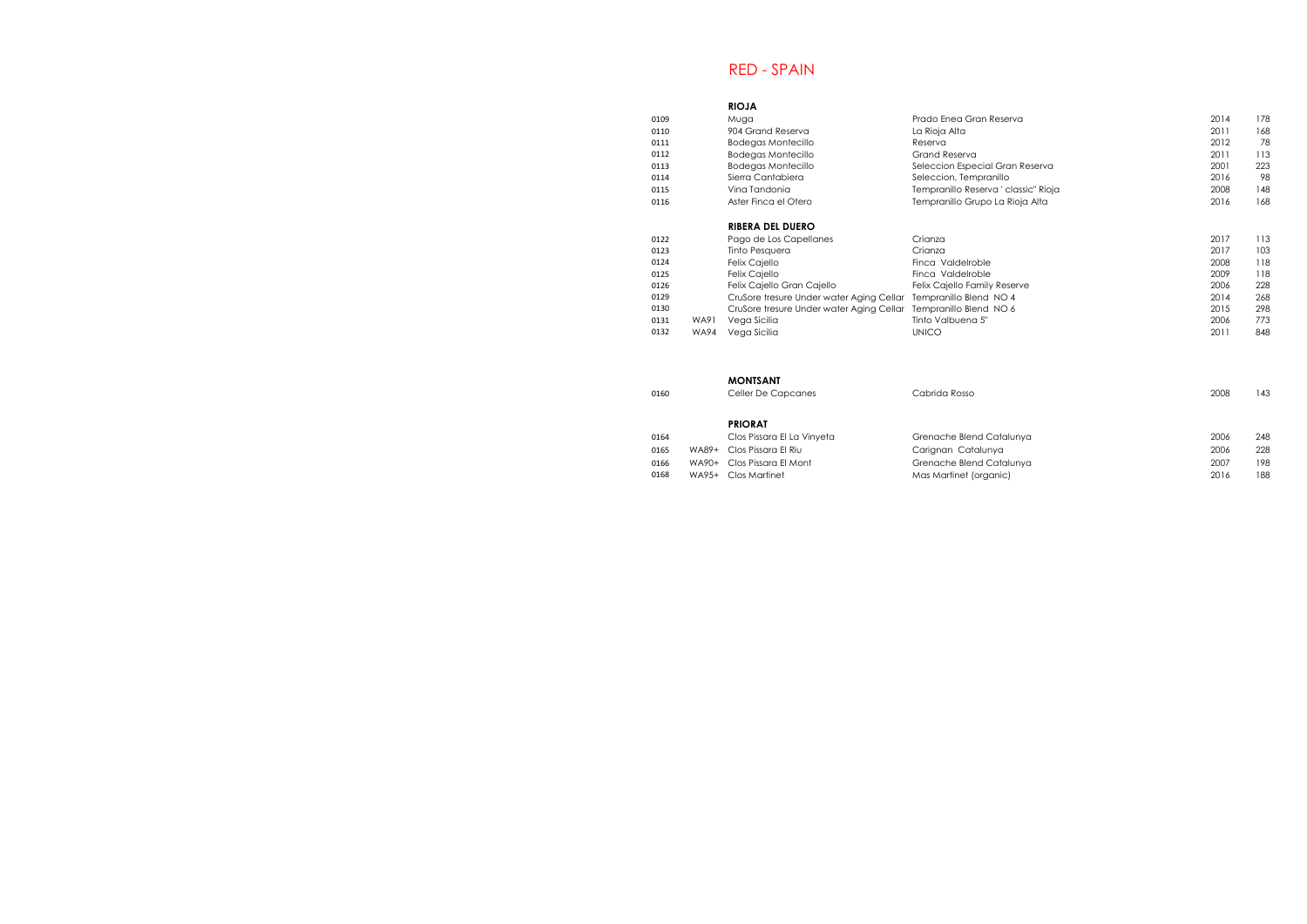# RED - FRANCE

## **PAUILLAC**

| 2010<br>WA95+<br>Chateau Rauzan Segla<br>0202<br>2010<br>WA98+<br>Chateau Palmer<br>0203 | 2088<br>4093<br>2978<br>388<br>423<br>228<br>288<br>328 |
|------------------------------------------------------------------------------------------|---------------------------------------------------------|
|                                                                                          | 433                                                     |
|                                                                                          | 998                                                     |
| WA92+<br>2010<br>Château Malescot St Exupery<br>0204                                     | 328                                                     |
| <b>ST ESTEPHE</b>                                                                        |                                                         |
| WA96+<br>2010<br>Château Cos d'Estournel<br>0208                                         | 883                                                     |
| WA95+<br>Château Cos d'Estournel<br>1995<br>0209                                         | 668                                                     |
| <b>WA92</b><br>La Dame de Montrose<br>2010<br>0210                                       | 198                                                     |
| <b>ST JULIEN</b>                                                                         |                                                         |
| WA93+<br>Château Leoville Barton<br>2009<br>0212                                         | 498                                                     |
| 2010<br><b>WA96</b><br>Château Leoville Las Cases<br>0213                                | 1188                                                    |
| WA98+<br>2010<br>Château Leoville Poyferre<br>0214                                       | 513                                                     |
| 2008<br>WA96-98<br>Chateau Ducru Beaucalliau<br>0215                                     | 483                                                     |
| <b>WA94</b><br>Chateau Clos du Marquis<br>2010<br>0216                                   | 223                                                     |
| <b>ST EMILION</b>                                                                        |                                                         |
| 0223<br><b>WA100</b><br>Château Pavie<br>2009                                            | 1298                                                    |
| 2010<br><b>WA93</b><br>Chateau Canon La Gaffeliere<br>0224                               | 348                                                     |
| <b>WA92</b><br>2010<br>Chateau Bellevue Grand cru Classe                                 | 288                                                     |
| <b>HAUT-MEDOC</b>                                                                        |                                                         |
| 2013<br>0226<br>Petit Senejac by Chateau Talbot                                          | 98                                                      |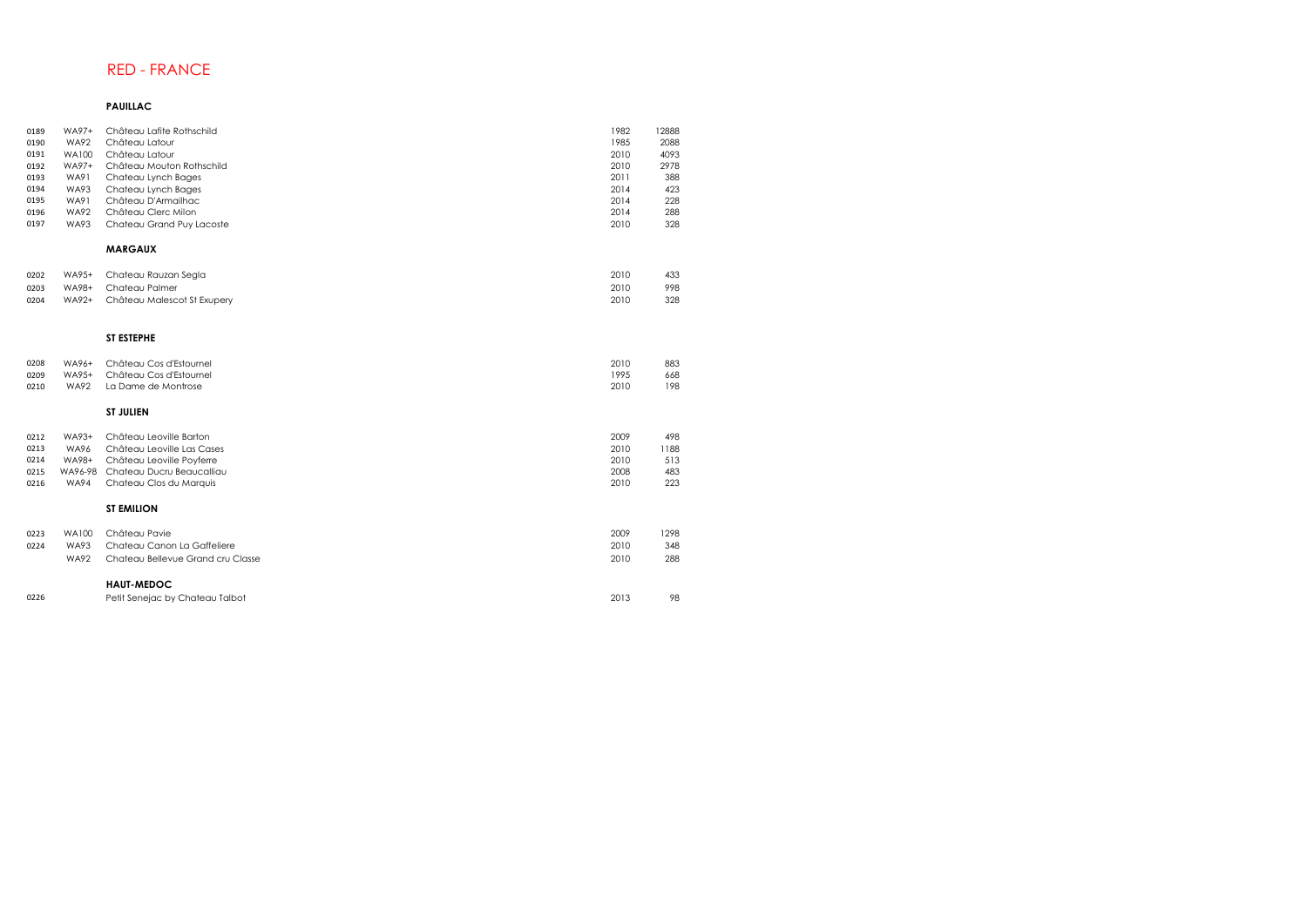# RED - FRANCE

## **POMEROL**

| 0236 | Petrus                      |                                                | 2003 | 8018 |
|------|-----------------------------|------------------------------------------------|------|------|
|      | <b>BURGUNDY</b>             |                                                |      |      |
| 0245 | Clos de Tart                | Morey Saint Denis 1 er Cru, "La Forge de Tart" | 2011 | 553  |
| 0246 | Domaine Confuron Cotetidot  | Vosne Romanee, 1Cru 'Les Suchots''             | 2013 | 298  |
| 0247 | Domaine Confuron Cotetidot  | Chambole Musigny 1Cru 'Derriere La Grange''    | 2012 | 253  |
| 0248 | Domaine Gitton Pere& Fils   | Sancerre 'Les Herses Rouge                     | 2015 | 113  |
| 0248 | Fernand & Laurent Pillot    | Santennay Pinot Noir, Prarons Dessus           | 2016 | 118  |
| 0249 | Fernand & Laurent Pillot    | <b>Beaune Boucherottes</b>                     | 2017 | 138  |
| 0250 | Fernand & Laurent Pillot    | Pommard 1er Cru "Le Rugien"                    | 2017 | 228  |
| 0251 | Domaine Pierre Damoy        | Chappelle Chambertin Grand Cru                 | 2012 | 658  |
| 0252 | Domaine Jean-Michel Guillon | Gevrey Chambertine 1er "Les Champeaux"         | 2016 | 288  |
| 0253 | Domaine Jean-Michel Guillon | Mazis Chambertine Grand Cru                    | 2015 | 398  |
| 0254 | Domaine Jean-Michel Guillon | Clos de Vougeot                                | 2015 | 423  |
| 0255 | Domaine Michel Gaunoux      | Corton Renards Grand Cru                       | 2001 | 343  |
| 0256 | Domaine Michel Gaunoux      | Corton Renards Grand Cru                       | 2008 | 323  |
| 0257 | Domaine des Perdrix         | Vosne Romanee                                  | 2007 | 338  |
| 0258 | Domaine des Perdrix         | Nuit St George 1 er Cru                        | 2007 | 428  |
| 0259 | Domaine des Perdrix         | Echezeaux Grand Cru                            | 2007 | 768  |
|      |                             |                                                |      |      |

### **SOUTHERN RHONE**

| 0274 | WA98 Domaine de la Janasse | Chateauneuf du Pape, "Cuvee Chaupin" | 2009      | 438 |
|------|----------------------------|--------------------------------------|-----------|-----|
| 0275 | Domaine La Barroche        | Rhone Red 'liberty''                 | $201^{-}$ | 98  |

| ; 1er Cru, "La Forge de Tart" | 2011 | 553 |
|-------------------------------|------|-----|
| 1 Cru 'Les Suchots''          | 2013 | 298 |
| ny 1Cru 'Derriere La Grange'' | 2012 | 253 |
| es Rouge                      | 2015 | 113 |
| Noir, Prarons Dessus          | 2016 | 118 |
| ottes                         | 2017 | 138 |
| ∪ "Le Rugien"                 | 2017 | 228 |
| bertin Grand Cru              | 2012 | 658 |
| tine 1er " Les Champeaux "    | 2016 | 288 |
| าe Grand Cru                  | 2015 | 398 |
|                               | 2015 | 423 |
| Grand Cru                     | 2001 | 343 |
| Grand Cru                     | 2008 | 323 |
|                               | 2007 | 338 |
| r Cru                         | 2007 | 428 |
| l Cru                         | 2007 | 768 |
|                               |      |     |
|                               |      |     |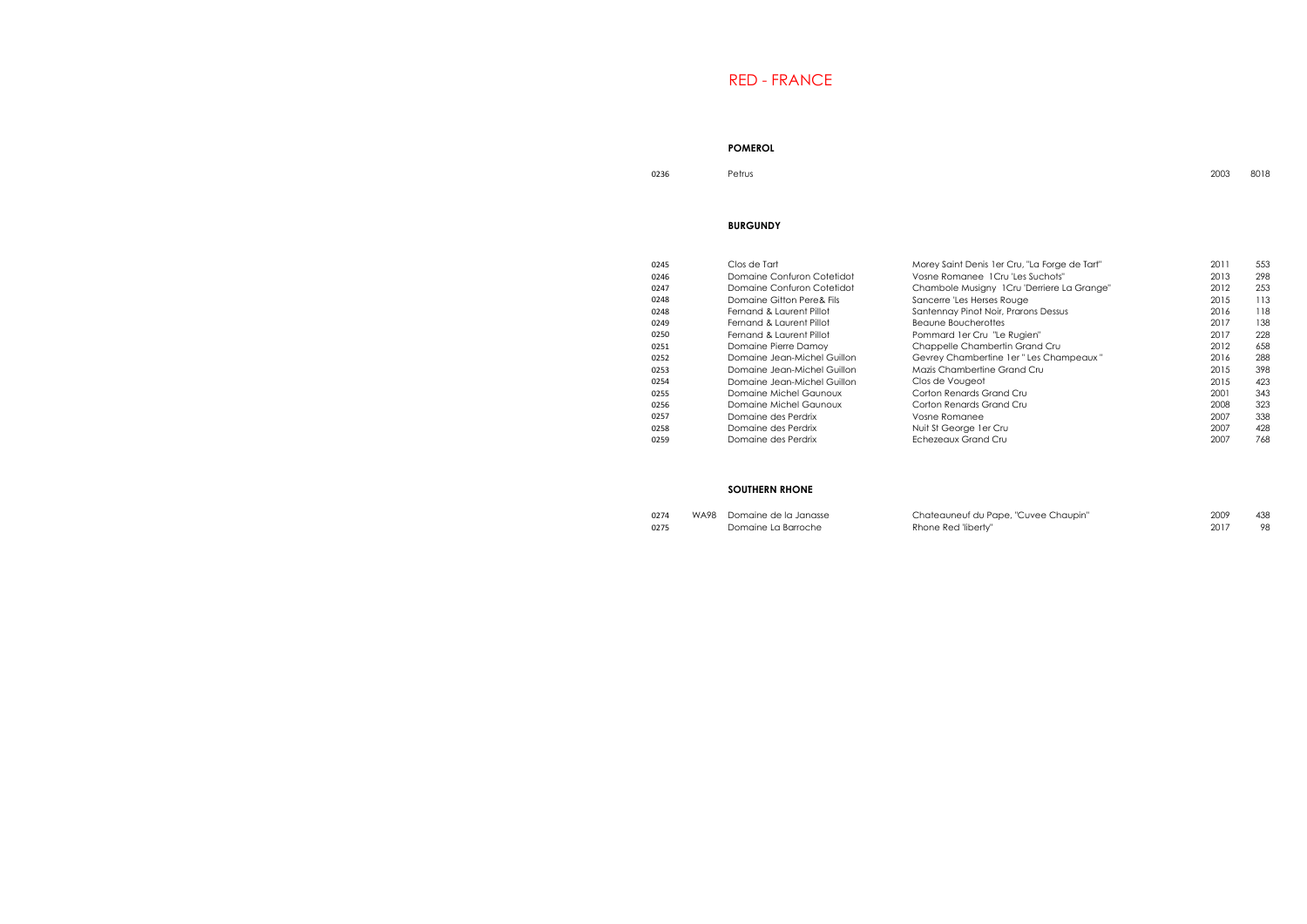## RED - ITALY

### **PIEDMONT**

| 0279 | <b>WA93</b> | Angelo Gaja                             | <b>Barbaresco</b>                               | 2017      | 468  |
|------|-------------|-----------------------------------------|-------------------------------------------------|-----------|------|
| 0280 |             | Ca'Marcanda "Promis' Gaja               | Toscana                                         | 2019      | 148  |
| 0281 |             | Ca'Marcanda "Magri' Gaja                | <b>Bolgheri</b>                                 | 2018      | 163  |
| 0282 |             | Sito Moresco                            | Langhe by Gaja                                  | 2016      | 158  |
| 0283 | <b>WA92</b> | <b>Bruno Rocca</b>                      | Barbaresco, "Coparossa"                         | 2008      | 228  |
| 0284 | <b>WA90</b> | Cavallotto                              | <b>Barolo Bricco Boschis Faletto</b>            | 2013      | 228  |
| 0285 |             | Giuseppe Cortese                        | Barbaresco, "Rabaja"                            | 2016      | 158  |
| 0286 |             | G D Vajra Luigi Baudana                 | Barolo Baudana DOCG                             | 2015      | 188  |
| 0287 |             | G D Vajra Luigi Baudana                 | <b>Barolo Cerretta DOCG</b>                     | 2015      | 188  |
| 0288 |             | G D Vajra Luigi Baudana                 | Barolo Serralunga DOCG                          | 2015      | 143  |
| 0289 |             | Gianni Gagliardo                        | Barolo Chinato Vino Aromatizzalo (herb)         | <b>NV</b> | 148  |
|      |             | <b>VENETO</b>                           |                                                 |           |      |
|      |             |                                         |                                                 |           |      |
| 0294 |             | Primo Fiore IGT                         | Valpolicella Classico                           | 2010      | 158  |
| 0296 | <b>WA91</b> | Sant Antonio                            | Amarone della Valpolicella, Campo dei Gigli DOC | 2012      | 188  |
| 0297 | <b>WA95</b> | Giuseppe Quintarelli                    | Amarone della Valpolicella                      | 2006      | 1188 |
| 0300 |             | Tenuta San Leonardo                     | Rosso Villa Gresto                              | 2013      | 103  |
| 0301 |             | Tenuta San Leonardo                     | Rosso San Leonardo                              | 2014      | 203  |
| 0302 | <b>WA94</b> | Solaia                                  | Marchesi Antinori IGT                           | 2008      | 998  |
|      |             |                                         |                                                 |           |      |
|      |             | <b>TUSCANY / OTHER REGIONS OF ITALY</b> |                                                 |           |      |

| 0303 |             | Donna Laura                | Chianti Sangiovese ALI                    | 2016 | 68  |
|------|-------------|----------------------------|-------------------------------------------|------|-----|
| 0304 |             | Donna Laura                | Chianti Reserva Alteo                     | 2015 | 78  |
| 0305 | <b>WA88</b> | Querciabella               | Mongrana Maremma, Cab, Merlot, Sangiovese | 2019 | 88  |
| 0306 |             | Querciabella               | Chainti Classicco Riserva                 | 2016 | 133 |
| 0307 | <b>WA92</b> | Querciabella               | Mongrana, Cabernet, Sangiovese            | 2011 | 283 |
| 0308 |             | TRE Saggi                  | Talamonti Montepulciano                   | 2015 | 118 |
| 0309 | <b>WA89</b> | Lucente la Vite            | Montalcino                                | 2016 | 103 |
| 0310 | WA91        | Luce della Vite            | Brunello di Montalcino                    | 2013 | 278 |
| 0311 | <b>WA93</b> | Le Patazzine               | Brunello di Montalcino DOCG               | 2013 | 233 |
| 0312 | <b>WA94</b> | Avignonesi 50&50 Capanelle | Gaiole Chianti Italy                      | 2007 | 478 |
| 0313 |             | Avignonesi Desiderio       | Merlot Biologico Italy                    | 2017 | 288 |
| 0314 |             | Avignonesi Grandi Annate   | Cabernet / Sangiovese Biologico Italy     | 2015 | 328 |
| 0315 | <b>WA92</b> | Lungarotti Rosso           | Rosso Di Torgiano Riserva                 | 2015 | 153 |
| 0316 | <b>WA90</b> | Le Macchiole Rosso         | Cabernet, Merlot, Sangiovese              | 2017 | 98  |
| 0317 | <b>WA92</b> | Le Macchiole Rosso Paleo   | Cabernet Franc                            | 2014 | 228 |
| 0318 | WA91        | Travaglini Giancarlo       | Gattinara Rosso DOCG 500ml                | 2013 | 78  |
| 0319 | WA91        | Travaglini Giancarlo       | Gattinara Rosso DOCG                      | 2013 | 118 |
| 0320 |             | Travaglini Giancarlo       | Gattinara Trevigne DOCG                   | 2011 | 133 |
| 0321 |             | Piaggia Pietranera         | Mauro Vannucci Toscana                    | 2016 | 83  |
| 0322 |             | Piaggia IL Sasso           | Mauro Vannucci Toscana                    | 2015 | 113 |
| 0323 |             | Piaggia Riserva            | Carmignano, Mauro Vannucci DOCG           | 2015 | 128 |
| 0324 |             | Piaggia Poggia             | De'Colli Cabernet Franc Mauro Vannucci    | 2014 | 143 |
| 0325 | <b>WA93</b> | Rocca di Frassinello       | <b>Baffonero Merlot</b>                   | 2010 | 368 |
|      |             |                            |                                           |      |     |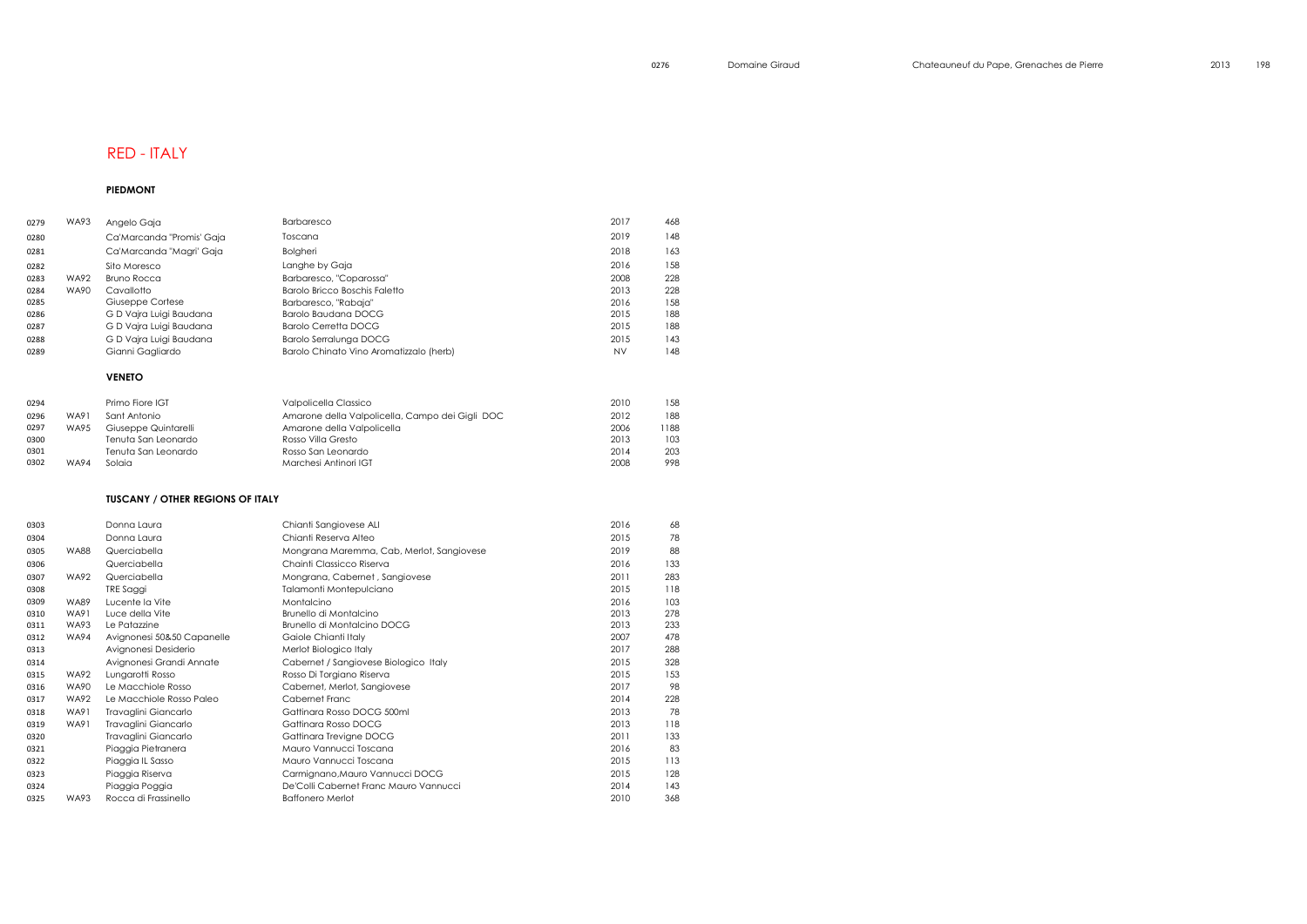# RED - AMERICA

### **NAPA VALLEY**

| 0321 | <b>WA100</b> | Abreu                  | Red Wine, Madrona Ranch                    | 2013 | 1388 |
|------|--------------|------------------------|--------------------------------------------|------|------|
| 0322 | WA96+        | Abreu                  | Red Wine, Howell Mountain                  | 2010 | 843  |
| 0323 | <b>WA98</b>  | Abreu                  | Cabernet Sauvignon, "Theorevilos"          | 2008 | 973  |
| 0324 | <b>WA98</b>  | Abreu                  | Red Wine, "Cappella"                       | 2010 | 993  |
| 0325 | <b>WA90</b>  | Amuse Bouche           | <b>Red Wine</b>                            | 2014 | 498  |
| 0326 | <b>WA93</b>  | Arietta                | Red Wine Variation One                     | 2006 | 268  |
| 0327 | <b>WA94</b>  | Au Sommet              | Cabernet Sauvignon                         | 2008 | 1118 |
| 0328 | <b>WA95</b>  | <b>Betting</b>         | Cabernet Sauvignon                         | 2010 | 1348 |
| 0329 | <b>WA98</b>  | <b>Blankiet Estate</b> | Red, Myticvs                               | 2012 | 648  |
| 0330 | <b>WA96</b>  | <b>Blankiet Estate</b> | Cabernet Paradise Hill                     | 2006 | 463  |
| 0331 | <b>WA95</b>  | <b>Blankiet Estate</b> | Cabernet Paradise Hill                     | 2012 | 568  |
| 0332 | <b>WA95</b>  | <b>Blankiet Estate</b> | Cabernet Paradise Hill                     | 2014 | 568  |
| 0333 | <b>WA93</b>  | <b>Bryant Family</b>   | Cabernet Sauvignon                         | 1998 | 1108 |
| 0334 | <b>WA95</b>  | <b>Bryant Family</b>   | Cabernet Sauvignon                         | 1999 | 1438 |
| 0335 | <b>WA95</b>  | <b>Bryant Family</b>   | Cabernet Sauvignon                         | 2000 | 1168 |
| 0336 | <b>WA96</b>  | <b>Bryant Family</b>   | Cabernet Sauvignon                         | 2003 | 1408 |
| 0337 | <b>WA98</b>  | <b>Bryant Family</b>   | Cabernet Sauvignon                         | 2004 | 1468 |
| 0338 | <b>WA94</b>  | <b>Bryant Family</b>   | Cabernet Sauvignon                         | 2008 | 1498 |
| 0339 | <b>WA99</b>  | <b>Bryant Family</b>   | Cabernet Sauvignon                         | 2010 | 1498 |
| 0338 | <b>WA92</b>  | Caymus Vineyard        | Cabernet Sauvignon                         | 2019 | 218  |
| 0339 | <b>WA93</b>  | Caymus Vineyard        | Cabernet Sauvignon Special Selection       | 2017 | 388  |
| 0340 | <b>WA94</b>  | Chateau Montelena      | Cabernet Sauvignon                         | 1995 | 518  |
| 0341 |              | Cherry Pie             | Pinot Noir, Stanly Ranch                   | 2009 | 178  |
| 0342 | <b>WA98</b>  | Colgin                 | Syrah, IX Estate                           | 2007 | 658  |
| 0343 | <b>WA98</b>  | Colgin                 | Syrah, IX Estate                           | 2014 | 788  |
| 0344 | <b>WA98</b>  | Colgin                 | Cabernet Sauvignon, IX Estate              | 2014 | 1268 |
| 0345 | <b>WA100</b> | Colgin                 | Cabernet Sauvignon, IX Estate              | 2016 | 1688 |
| 0346 | <b>WA96</b>  | Dominus                | <b>Red Wine</b>                            | 2009 | 678  |
| 0347 | <b>WA91</b>  | <b>DuMol Vineyards</b> | Cabernet Sauvignon                         | 2016 | 223  |
| 0348 | <b>WA90</b>  | Dalla Valle Vineyards  | Cabernet Sauvignon                         | 2011 | 488  |
| 0349 | <b>WA89</b>  | Frank Family           | Cabernet Sauvignon                         | 2016 | 168  |
| 0350 | <b>WA96</b>  | Ridge Lytton Springs   | Zinfandel, Petite sirah, Carignane, Mataro | 2018 | 143  |
| 0351 | <b>WA94</b>  | Ridge Monte Bello      | Californian Bordeaux Blend                 | 2011 | 368  |
| 0352 | <b>WA97</b>  | Ridge Monte Bello      | Californian Bordeaux Blend                 | 2014 | 428  |
| 0353 | <b>WA96</b>  | Harlan Estate          | <b>Red Wine</b>                            | 2006 | 2228 |
|      |              |                        |                                            |      |      |

| 0321 | <b>WA100</b> | Abreu                  | Red Wine, Madrona Ranch                    | 2013 | 1388 |
|------|--------------|------------------------|--------------------------------------------|------|------|
| 0322 | WA96+        | Abreu                  | Red Wine, Howell Mountain                  | 2010 | 843  |
| 0323 | <b>WA98</b>  | Abreu                  | Cabernet Sauvignon, "Theorevilos"          | 2008 | 973  |
| 0324 | <b>WA98</b>  | Abreu                  | Red Wine, "Cappella"                       | 2010 | 993  |
| 0325 | <b>WA90</b>  | Amuse Bouche           | <b>Red Wine</b>                            | 2014 | 498  |
| 0326 | <b>WA93</b>  | Arietta                | Red Wine Variation One                     | 2006 | 268  |
| 0327 | <b>WA94</b>  | Au Sommet              | Cabernet Sauvignon                         | 2008 | 1118 |
| 0328 | <b>WA95</b>  | <b>Bettina</b>         | Cabernet Sauvignon                         | 2010 | 1348 |
| 0329 | <b>WA98</b>  | <b>Blankiet Estate</b> | Red, Myticvs                               | 2012 | 648  |
| 0330 | <b>WA96</b>  | <b>Blankiet Estate</b> | Cabernet Paradise Hill                     | 2006 | 463  |
| 0331 | <b>WA95</b>  | <b>Blankiet Estate</b> | Cabernet Paradise Hill                     | 2012 | 568  |
| 0332 | <b>WA95</b>  | <b>Blankiet Estate</b> | Cabernet Paradise Hill                     | 2014 | 568  |
| 0333 | <b>WA93</b>  | <b>Bryant Family</b>   | Cabernet Sauvignon                         | 1998 | 1108 |
| 0334 | <b>WA95</b>  | <b>Bryant Family</b>   | Cabernet Sauvignon                         | 1999 | 1438 |
| 0335 | <b>WA95</b>  | <b>Bryant Family</b>   | Cabernet Sauvignon                         | 2000 | 1168 |
| 0336 | <b>WA96</b>  | <b>Bryant Family</b>   | Cabernet Sauvignon                         | 2003 | 1408 |
| 0337 | <b>WA98</b>  | <b>Bryant Family</b>   | Cabernet Sauvignon                         | 2004 | 1468 |
| 0338 | <b>WA94</b>  | <b>Bryant Family</b>   | Cabernet Sauvignon                         | 2008 | 1498 |
| 0339 | <b>WA99</b>  | <b>Bryant Family</b>   | Cabernet Sauvignon                         | 2010 | 1498 |
| 0338 | <b>WA92</b>  | Caymus Vineyard        | Cabernet Sauvignon                         | 2019 | 218  |
| 0339 | <b>WA93</b>  | Caymus Vineyard        | Cabernet Sauvignon Special Selection       | 2017 | 388  |
| 0340 | <b>WA94</b>  | Chateau Montelena      | Cabernet Sauvignon                         | 1995 | 518  |
| 0341 |              | Cherry Pie             | Pinot Noir, Stanly Ranch                   | 2009 | 178  |
| 0342 | <b>WA98</b>  | Colgin                 | Syrah, IX Estate                           | 2007 | 658  |
| 0343 | <b>WA98</b>  | Colgin                 | Syrah, IX Estate                           | 2014 | 788  |
| 0344 | <b>WA98</b>  | Colgin                 | Cabernet Sauvignon, IX Estate              | 2014 | 1268 |
| 0345 | <b>WA100</b> | Colgin                 | Cabernet Sauvignon, IX Estate              | 2016 | 1688 |
| 0346 | <b>WA96</b>  | Dominus                | <b>Red Wine</b>                            | 2009 | 678  |
| 0347 | <b>WA91</b>  | <b>DuMol Vineyards</b> | Cabernet Sauvignon                         | 2016 | 223  |
| 0348 | <b>WA90</b>  | Dalla Valle Vineyards  | Cabernet Sauvignon                         | 2011 | 488  |
| 0349 | <b>WA89</b>  | Frank Family           | Cabernet Sauvignon                         | 2016 | 168  |
| 0350 | <b>WA96</b>  | Ridge Lytton Springs   | Zinfandel, Petite sirah, Carignane, Mataro | 2018 | 143  |
| 0351 | <b>WA94</b>  | Ridge Monte Bello      | Californian Bordeaux Blend                 | 2011 | 368  |
| 0352 | <b>WA97</b>  | Ridge Monte Bello      | Californian Bordeaux Blend                 | 2014 | 428  |
| 0353 | <b>WA96</b>  | Harlan Estate          | <b>Red Wine</b>                            | 2006 | 2228 |
| 0354 | <b>WA100</b> | <b>Harlan Estate</b>   | <b>Red Wine</b>                            | 2016 | 3688 |
|      |              |                        |                                            |      |      |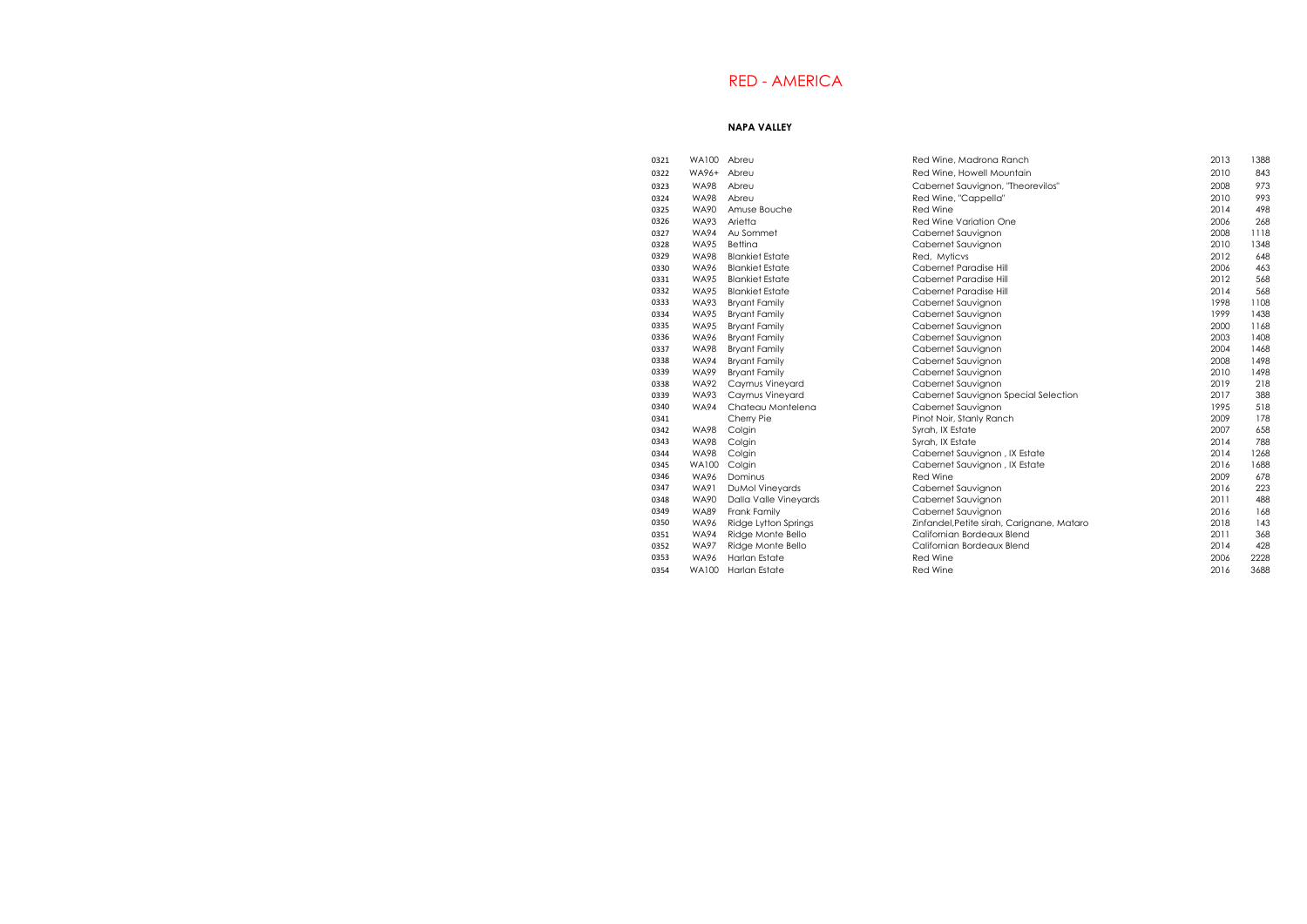# RED - AMERICA

## **NAPA VALLEY**

| 0370 | <b>WA98</b>  | Opus One                   | Cabernet Blended                        | 2012 | 1118 |
|------|--------------|----------------------------|-----------------------------------------|------|------|
| 0371 | <b>WA98</b>  | Opus One                   | Cabernet Blended                        | 2015 | 1043 |
| 0372 | <b>WA100</b> | Opus One                   | Cabernet Blended                        | 2016 | 1118 |
| 0373 | <b>WA98</b>  | Opus One                   | Cabernet Blended                        | 2017 | 928  |
| 0374 | WA98+        | Kapcsandy Family Winery    | <b>Endre Proprietary Red</b>            | 2007 | 228  |
| 0375 | <b>WA100</b> | Kapcsandy Family Winery    | Cabernet Sauvignon Grand Vin            | 2012 | 1423 |
| 0376 | <b>WA93</b>  | Kapcsandy Family Winery    | Cuvee Cabernet Sauvignon                | 2012 | 388  |
| 0377 | <b>WA92</b>  | Kongsgaard                 | Syrah                                   | 2008 | 383  |
| 0378 | <b>WA92</b>  | Morlet Family Vineyard     | Cabernet Sauvignon, Coeur de Vallee'    | 2011 | 388  |
| 0379 | WA95+        | Morlet Family Vineyard     | Cabernet Sauvignon, 'Passionement"      | 2011 | 468  |
| 0380 | <b>WA90</b>  | Meteror Vineyard 'Perseid' | Cabernet Sauvignon,                     | 2007 | 328  |
| 0381 | WA91         | Meteror Vineyard 'Perseid' | Cabernet Sauvignon,                     | 2008 | 328  |
| 0382 | <b>WA92</b>  | Meteror Vineyard 'Perseid' | Cabernet Sauvignon,                     | 2009 | 348  |
| 0383 | <b>WA93</b>  | Notri Vin Vineyard         | Cabernet Sauvignon, Howell Mountain     | 2003 | 338  |
| 0384 | <b>WA92</b>  | Peter Michael              | Cabernet Sauvignon, Au Paradis          | 2016 | 568  |
| 0385 | <b>WA94</b>  | Peter Michael              | Cabernet Sauvignon, Au Paradis          | 2017 | 518  |
| 0386 | <b>WA92</b>  | Peter Michael              | Cabernet Sauvignon, Les Pavots          | 2005 | 628  |
| 0387 | WA96+        | <b>Realm Cellars</b>       | Cabernet Sauvignon, Farella             | 2014 | 483  |
| 0388 | <b>WA100</b> | <b>Realm Cellars</b>       | Cabernet Sauvignon, Farella             | 2013 | 858  |
| 0389 | <b>WA99</b>  | Scarecrow                  | Cabernet Sauvignon, Rutherford          | 2015 | 2228 |
| 0390 | <b>WA95</b>  | <b>Schrader Cellars</b>    | Beskstoffer to Kalon Vineyard           | 2009 | 858  |
| 0391 | <b>WA97</b>  | <b>Schrader Cellars</b>    | Beckstoffer to Kalon Vineyard, CCS      | 2014 | 958  |
| 0392 | <b>WA98</b>  | <b>Schrader Cellars</b>    | Beckstoffer to Kalon Vineyard, RBS      | 2013 | 958  |
| 0393 | <b>WA98</b>  | <b>Schrader Cellars</b>    | Beckstoffer to Kalon Vineyard, T6       | 2013 | 958  |
| 0394 | <b>WA94</b>  | <b>Schrader Cellars</b>    | Beckstoffer to Kalon Vineyard, LPV      | 2013 | 958  |
| 0395 | <b>WA95</b>  | <b>Schrader Cellars</b>    | <b>Beckstoffer Georges III Vineyard</b> | 2014 | 958  |
| 0396 | <b>WA96</b>  | Shafer                     | Cabernet Sauvignon, Hillside            | 2009 | 768  |
| 0397 | <b>WA97</b>  | Staglin                    | Cabernet Sauvignon, Rutherford          | 2013 | 498  |
| 0398 | <b>WA100</b> | Spottswoode                | Cabernet Sauvignon St Helena            | 2018 | 553  |
| 0399 | <b>WA89</b>  | Lyndenhurst by Spottswoode | Cabernet Sauvignon St Helena            | 2018 | 228  |
| 0400 | <b>WA91</b>  | Vin Perdu                  | Cabernet Sauvignon                      | 2012 | 243  |
| 0401 | <b>WA94</b>  | Winston Hill               | Cabernet Sauvignon                      | 2008 | 343  |
| 0402 | $***$        | Z88-88                     | Cabernet Sauvignon (Execlusive to Alma) | 2014 | 198  |
| 0403 | $***$        | Referance Book             | Cabernet Sauvignon (Execlusive to Alma) | 2015 | 198  |
| 0404 | $***$        | The Journal                | Cabernet Sauvignon (Execlusive to Alma) | 2012 | 228  |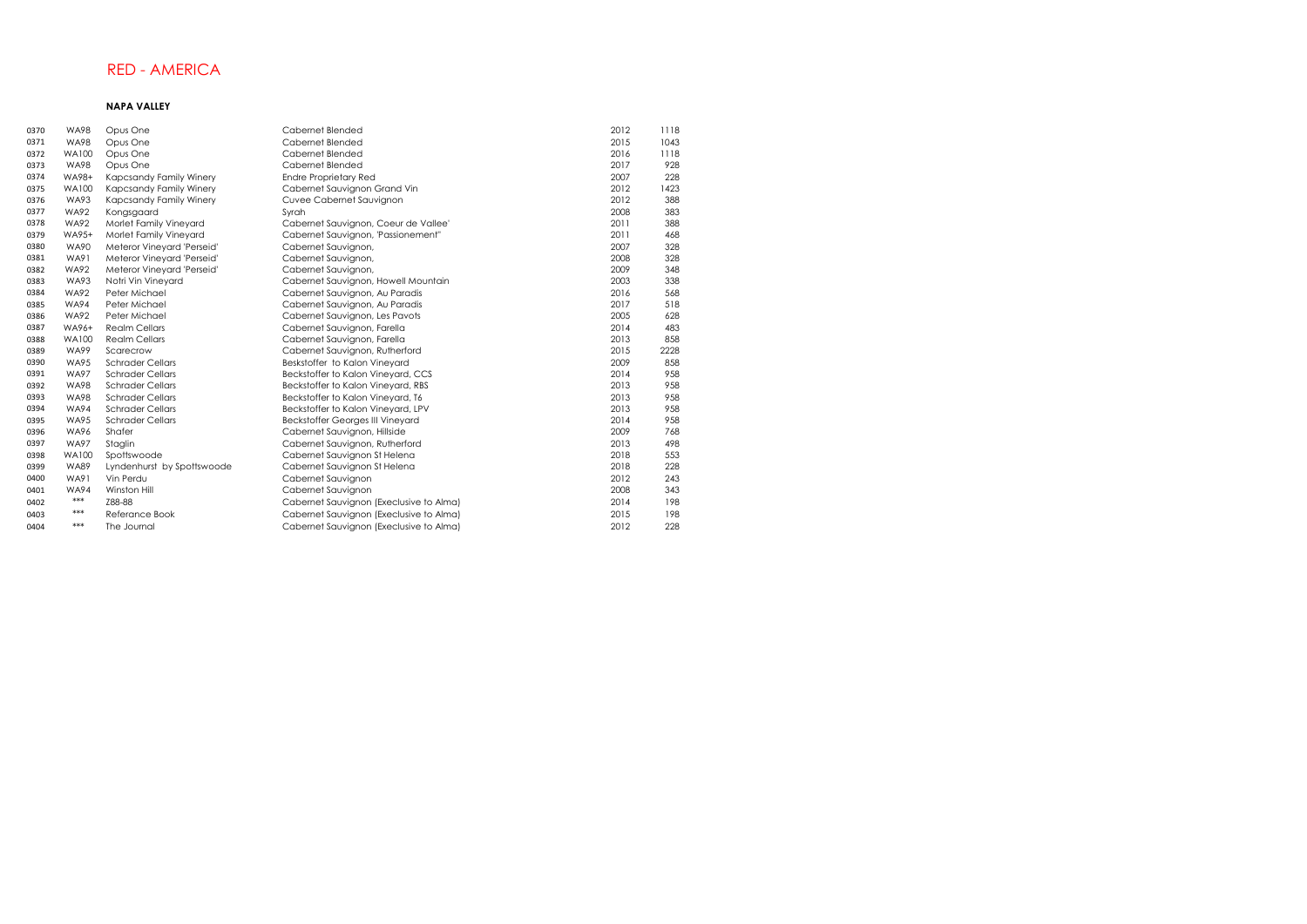# RED - AMERICA

| 0417 | WA96        | <b>WASHINGTON</b><br>Quilceda Creek  | Cabernet Sauvignon, Columbia Valley | 2015 | 428 |
|------|-------------|--------------------------------------|-------------------------------------|------|-----|
| 0424 | <b>WA90</b> | <b>OREGON</b><br><b>Beaux Frères</b> | Pinot Noir, The Upper Terrace       | 2016 | 318 |
|      |             | <b>SONOMA</b>                        |                                     |      |     |
| 0428 | WA94        | Mer Soleil reserva                   | Pinot Noir, Santa Lucia Highland    | 2017 | 138 |
| 0429 | <b>WA95</b> | Schrader                             | Pinot Noir Boar's View              | 2013 | 638 |
| 0430 | <b>WA92</b> | Kistler                              | Pinot Noir, Russian River Valley    | 2019 | 228 |
| 0432 | WA91        | Peter Michael                        | Red, L'Esprit des Pavot             | 2014 | 248 |
| 0433 | <b>WA92</b> | Peter Michael                        | Red, L'Esprit des Pavot             | 2015 | 288 |
| 0434 | <b>WA94</b> | Peter Michael                        | Pinot Noir 'Le Caprice'             | 2016 | 348 |
|      |             |                                      |                                     |      |     |

|      | <b>CENTRAL COAST &amp; MONTEREY</b> |                                    |  |
|------|-------------------------------------|------------------------------------|--|
| 0447 | Miura                               | Syrah, Antigy <sup>2</sup> s, Piso |  |

| soni Vineyard, Monterey County | 2006 | 158 |
|--------------------------------|------|-----|
|                                |      |     |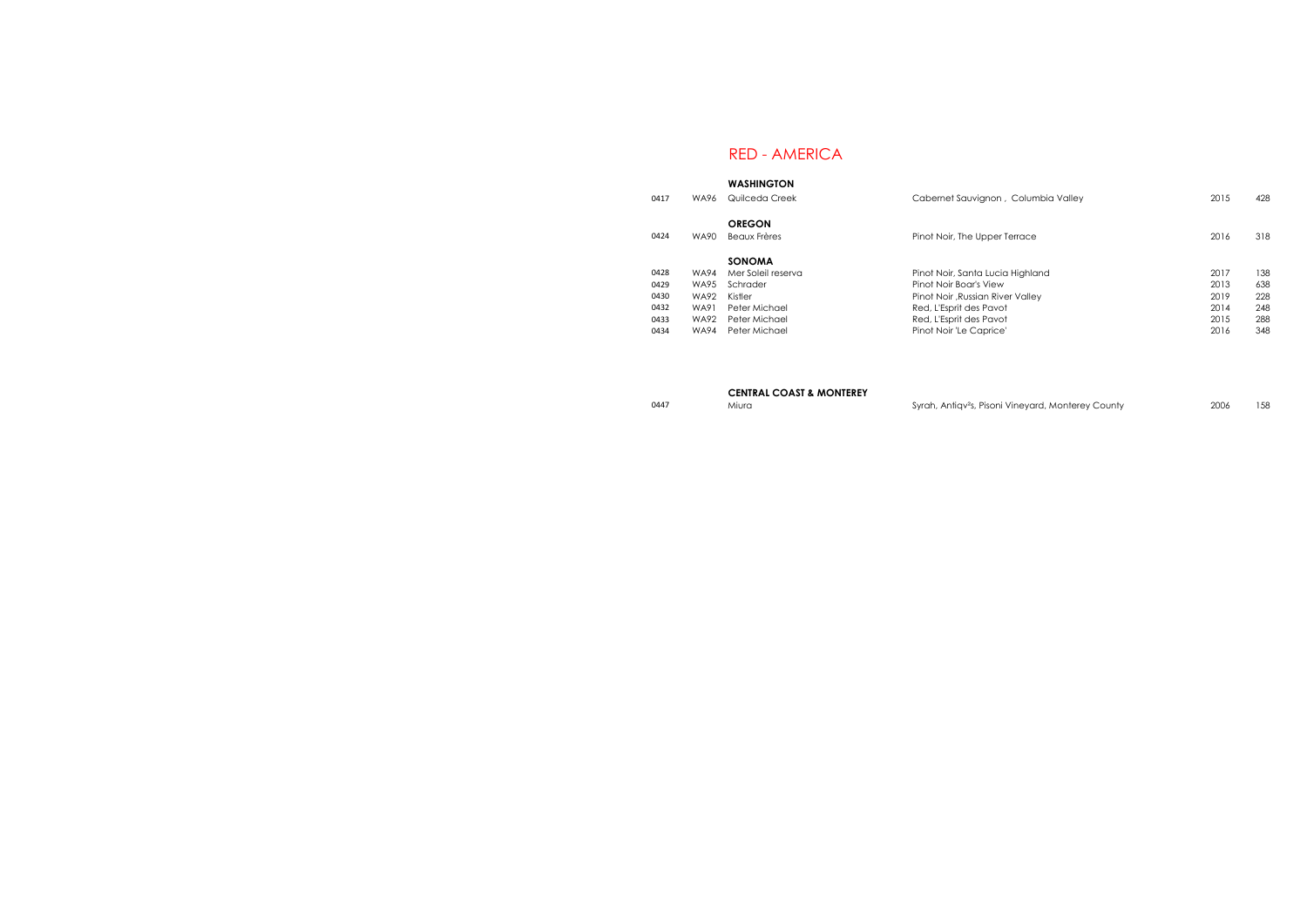# SCREAMING EAGLE

| 0467 | <b>WA99</b>  | Screaming Eagle            | 1992 | 28 8 88 |
|------|--------------|----------------------------|------|---------|
| 0468 | <b>WA95</b>  | <b>Screaming Eagle</b>     | 1993 | 14888   |
| 0469 | <b>WA99</b>  | <b>Screaming Eagle</b>     | 1995 | 12963   |
| 0470 | <b>WA98</b>  | <b>Screaming Eagle</b>     | 1996 | 10723   |
| 0471 | <b>WA100</b> | <b>Screaming Eagle</b>     | 1997 | 17458   |
| 0472 | <b>WA94</b>  | <b>Screaming Eagle</b>     | 1998 | 8733    |
| 0473 | <b>WA97</b>  | Screaming Eagle            | 1999 | 9868    |
| 0474 | WA97+        | Screaming Eagle            | 2002 | 10658   |
| 0475 | WA97+        | Screaming Eagle            | 2004 | 7798    |
| 0476 | <b>WA95</b>  | Screaming Eagle            | 2008 | 7158    |
| 0477 | <b>WA89</b>  | Screaming Eagle 2nd Flight | 2009 | 1518    |
| 0478 | <b>WA92</b>  | Screaming Eagle 2nd Flight | 2010 | 1518    |
|      |              |                            |      |         |

Screaming Eagle Winery and Vineyards is a California wines estate producing limited amounts of varietal wine to the small quantities produced and high prices commanded. Their wines are considered cult wines. The winery is located in Oakville, California north of the town of Napa in the Napa Valley. The estate has gained unprecedented acclaim in such a short period of time and the wins can be found in charity auction and investment portfolios for unprecedented dollar amounts. The quality is undeniable and the production of an average 700 cases makes this incredibly rare and precious. To note, the 2005 vintage produced only 400 cases.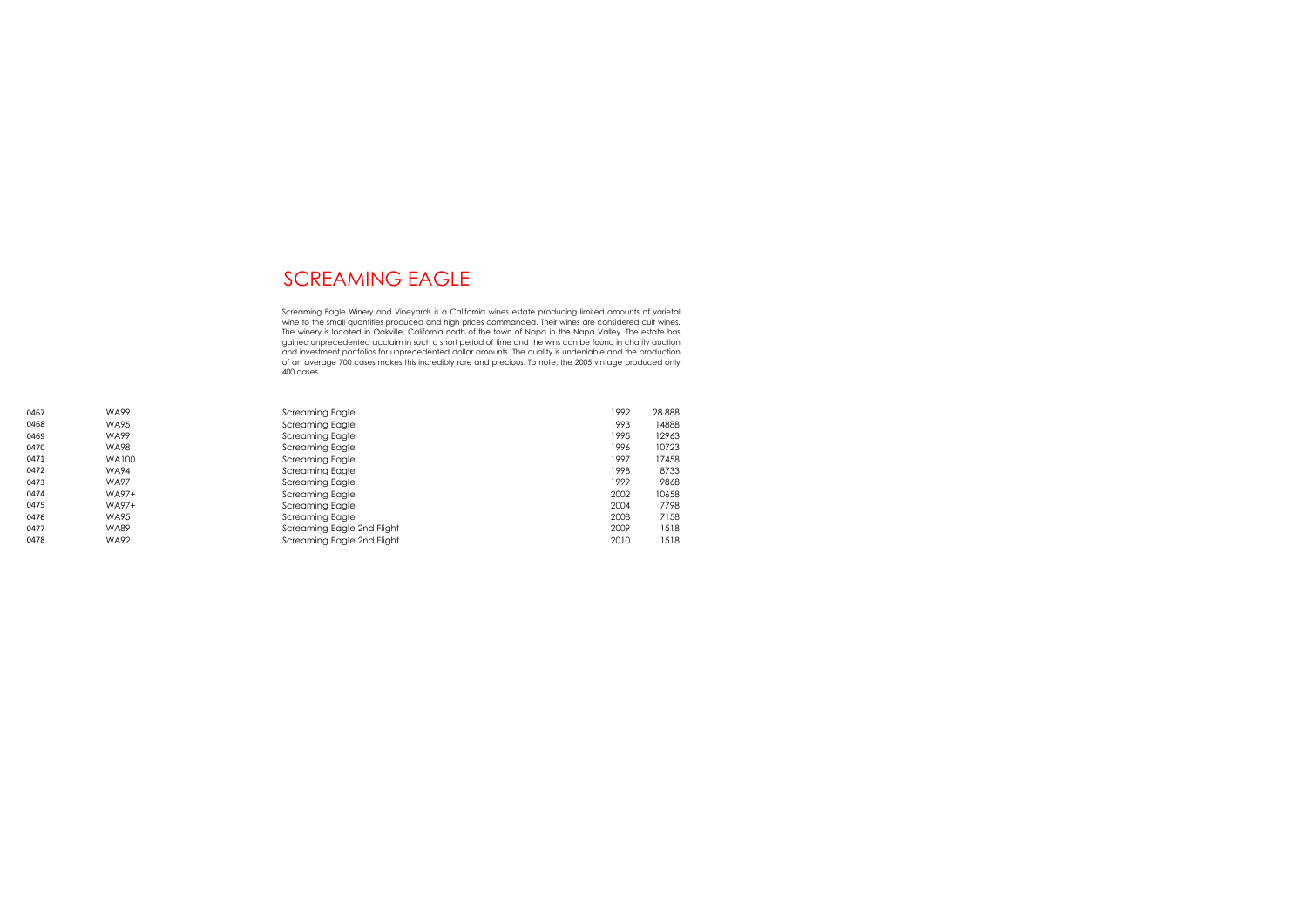# RED - AUSTRALIA

| 0510<br>0511<br>0512<br>0513<br>0514<br>0515<br>0516 | WA94+<br><b>WA90</b><br>WA91<br><b>WA93</b> | Chapel Hill<br>Mollydooker<br>Mollydooker<br>Mollydooker<br>Layer cake<br>Arakoon Big, Fat & Gusty<br>Arakoon "Doyen"<br><b>RED - NEW ZEALAND</b> | Shiraz, The Vicar<br>Merlot The Scooter McLaren Vale<br>Shiraz The Boxer McLaren Vale<br>Shiraz, Cabernet Enchanted Path, McLaren Vale<br>Shiraz, South Australia<br>Shiraz, McLaren Vale<br>Shiraz Doyen" Willunga McLaren Vale | 2016<br>2019<br>2019<br>2017<br>2019<br>2015<br>2015 | 128<br>128<br>128<br>168<br>98<br>118<br>148 |
|------------------------------------------------------|---------------------------------------------|---------------------------------------------------------------------------------------------------------------------------------------------------|----------------------------------------------------------------------------------------------------------------------------------------------------------------------------------------------------------------------------------|------------------------------------------------------|----------------------------------------------|
| 0520<br>0521                                         | WA91                                        | Mahi<br>Little Beauty                                                                                                                             | Pinot Noir, Malborough<br>Pinot Noir, Malborough                                                                                                                                                                                 | 2018<br>2016                                         | 88<br>98                                     |
|                                                      |                                             | <b>RED - ARGENTINA</b>                                                                                                                            |                                                                                                                                                                                                                                  |                                                      |                                              |
| 0523<br>0524<br>0525                                 |                                             | Layer Cake<br>Layer Cake<br>Archaval Ferrer                                                                                                       | Red, "Sea of Stones", Mendoza<br>Red, "Sea of Stones", Mendoza<br>Malbec, Mendoza                                                                                                                                                | 2015<br>2016<br>2018                                 | 78<br>78<br>88                               |
|                                                      |                                             | <b>RED - CHILE</b>                                                                                                                                |                                                                                                                                                                                                                                  |                                                      |                                              |
| 0530<br>0531                                         |                                             | Montes Alpha<br>Don Melchor                                                                                                                       | Cabernet Sauvignon, D.O. Valle De Colchagua Chile<br>Cabernet Sauvignon, Puente Alto Vineyard Chile                                                                                                                              | 2010<br>2017                                         | 88<br>258                                    |
|                                                      |                                             | <b>RED - SOUTH AFRICA</b>                                                                                                                         |                                                                                                                                                                                                                                  |                                                      |                                              |
| 0535                                                 |                                             | Klein Constantia                                                                                                                                  | Cabernet Sauvignon Merlot, Constantia Valley                                                                                                                                                                                     | 2017                                                 | 73                                           |
| 0536<br>0537                                         |                                             | Kanokop<br>Kanokop                                                                                                                                | Pinotage, Stellenbosch<br>Paul Sour, Stellenbosch                                                                                                                                                                                | 2018<br>2017                                         | 113<br>148                                   |
|                                                      |                                             | <b>PORTUGAL</b>                                                                                                                                   |                                                                                                                                                                                                                                  |                                                      |                                              |
| 0540                                                 |                                             | <b>Glenelly Estate</b>                                                                                                                            | Reserve Red Wine Stellenbosch                                                                                                                                                                                                    | 2012                                                 | 88                                           |
| 0541<br>0542                                         |                                             | Glenelly "Lady May"<br>Touriz Casa Santos Lima                                                                                                    | Cabernet Sauvignon Stellenbosch<br>Estremadure Lisbao, TN Portugal                                                                                                                                                               | 2012<br>2014                                         | 148<br>118                                   |
|                                                      |                                             | <b>DESSERT &amp; FORTIFIED</b>                                                                                                                    |                                                                                                                                                                                                                                  |                                                      |                                              |
| 0550                                                 |                                             | Lungarotti                                                                                                                                        | Dulcis Vinao Liquoroso                                                                                                                                                                                                           | NV                                                   | 68                                           |
| 0551                                                 | WA94                                        | Avignonesi                                                                                                                                        | Vin Santo di Montepulciano, Tuscany, Italy - 375ml                                                                                                                                                                               | 1999                                                 | 563                                          |
| 0552                                                 | <b>WA94</b>                                 | Avignonesi                                                                                                                                        | Vin Santo di Montepulciano, Tuscany, Italy - 375ml                                                                                                                                                                               | 2000                                                 | 448                                          |
| 0553                                                 | <b>WA95</b>                                 | Avignonesi                                                                                                                                        | Vin Santo di Montepulciano, Tuscany, Italy - 375ml                                                                                                                                                                               | 2001                                                 | 448                                          |
| 0555                                                 | WA92                                        | Chateau Rieussec                                                                                                                                  | Sauternes France                                                                                                                                                                                                                 | 2006                                                 | 268                                          |
| 0556                                                 | <b>WA89</b>                                 | Chateau de Malle 2nd Growth                                                                                                                       | Sauternes France                                                                                                                                                                                                                 | 2008                                                 | 198                                          |
| 0557<br>0558                                         | <b>WA90</b><br>WA96                         | Von Winning Herrgottsacker<br><b>Hundred Hacre</b>                                                                                                | Deidesheimer EISWEIN<br>Cabernet Sauvignon Fortification, Napa Valley, USA                                                                                                                                                       | 2012<br>2006                                         | 258<br>1388                                  |
| 0559                                                 |                                             | WA100 Hundred Hacre                                                                                                                               | Cabernet Sauvianon Fortification. Napa Valley, USA                                                                                                                                                                               | 2008                                                 | 1008                                         |

| 0510<br>0511<br>0512<br>0513<br>0514<br>0515<br>0516 | WA94+<br><b>WA90</b><br>WA91<br><b>WA93</b> | Chapel Hill<br>Mollydooker<br>Mollydooker<br>Mollydooker<br>Layer cake<br>Arakoon Big, Fat & Gusty<br>Arakoon "Doyen"<br><b>RED - NEW ZEALAND</b> | Shiraz, The Vicar<br>Merlot The Scooter McLaren Vale<br>Shiraz The Boxer McLaren Vale<br>Shiraz, Cabernet Enchanted Path, McLaren Vale<br>Shiraz, South Australia<br>Shiraz, McLaren Vale<br>Shiraz Doyen" Willunga McLaren Vale | 2016<br>2019<br>2019<br>2017<br>2019<br>2015<br>2015 | 128<br>128<br>128<br>168<br>98<br>118<br>148 |
|------------------------------------------------------|---------------------------------------------|---------------------------------------------------------------------------------------------------------------------------------------------------|----------------------------------------------------------------------------------------------------------------------------------------------------------------------------------------------------------------------------------|------------------------------------------------------|----------------------------------------------|
| 0520<br>0521                                         | WA91                                        | Mahi<br>Little Beauty                                                                                                                             | Pinot Noir, Malborough<br>Pinot Noir, Malborough                                                                                                                                                                                 | 2018<br>2016                                         | 88<br>98                                     |
|                                                      |                                             | <b>RED - ARGENTINA</b>                                                                                                                            |                                                                                                                                                                                                                                  |                                                      |                                              |
| 0523<br>0524<br>0525                                 |                                             | Layer Cake<br>Layer Cake<br>Archaval Ferrer                                                                                                       | Red, "Sea of Stones", Mendoza<br>Red, "Sea of Stones", Mendoza<br>Malbec, Mendoza                                                                                                                                                | 2015<br>2016<br>2018                                 | 78<br>78<br>88                               |
|                                                      |                                             | <b>RED - CHILE</b>                                                                                                                                |                                                                                                                                                                                                                                  |                                                      |                                              |
| 0530<br>0531                                         |                                             | Montes Alpha<br>Don Melchor                                                                                                                       | Cabernet Sauvignon, D.O. Valle De Colchagua Chile<br>Cabernet Sauvignon, Puente Alto Vineyard Chile                                                                                                                              | 2010<br>2017                                         | 88<br>258                                    |
|                                                      |                                             | <b>RED - SOUTH AFRICA</b>                                                                                                                         |                                                                                                                                                                                                                                  |                                                      |                                              |
| 0535                                                 |                                             | Klein Constantia                                                                                                                                  | Cabernet Sauvignon Merlot, Constantia Valley                                                                                                                                                                                     | 2017                                                 | 73                                           |
| 0536<br>0537                                         |                                             | Kanokop<br>Kanokop                                                                                                                                | Pinotage, Stellenbosch<br>Paul Sour, Stellenbosch                                                                                                                                                                                | 2018<br>2017                                         | 113<br>148                                   |
|                                                      |                                             | <b>PORTUGAL</b>                                                                                                                                   |                                                                                                                                                                                                                                  |                                                      |                                              |
| 0540                                                 |                                             | <b>Glenelly Estate</b>                                                                                                                            | Reserve Red Wine Stellenbosch                                                                                                                                                                                                    | 2012                                                 | 88                                           |
| 0541<br>0542                                         |                                             | Glenelly "Lady May"<br>Touriz Casa Santos Lima                                                                                                    | Cabernet Sauvignon Stellenbosch<br>Estremadure Lisbao, TN Portugal                                                                                                                                                               | 2012<br>2014                                         | 148<br>118                                   |
|                                                      |                                             | <b>DESSERT &amp; FORTIFIED</b>                                                                                                                    |                                                                                                                                                                                                                                  |                                                      |                                              |
| 0550                                                 |                                             | Lungarotti                                                                                                                                        | Dulcis Vinao Liquoroso                                                                                                                                                                                                           | NV.                                                  | 68                                           |
| 0551                                                 | WA94                                        | Avignonesi                                                                                                                                        | Vin Santo di Montepulciano, Tuscany, Italy - 375ml                                                                                                                                                                               | 1999                                                 | 563                                          |
| 0552                                                 | <b>WA94</b>                                 | Avignonesi                                                                                                                                        | Vin Santo di Montepulciano, Tuscany, Italy - 375ml                                                                                                                                                                               | 2000                                                 | 448                                          |
| 0553                                                 | <b>WA95</b>                                 | Avignonesi<br>Chateau Rieussec                                                                                                                    | Vin Santo di Montepulciano, Tuscany, Italy - 375ml                                                                                                                                                                               | 2001                                                 | 448                                          |
| 0555<br>0556                                         | <b>WA92</b><br><b>WA89</b>                  | Chateau de Malle 2nd Growth                                                                                                                       | Sauternes France<br>Sauternes France                                                                                                                                                                                             | 2006<br>2008                                         | 268<br>198                                   |
| 0557                                                 | <b>WA90</b>                                 | Von Winning Herrgottsacker                                                                                                                        | Deidesheimer EISWEIN                                                                                                                                                                                                             | 2012                                                 | 258                                          |
| 0558                                                 | WA96                                        | <b>Hundred Hacre</b>                                                                                                                              | Cabernet Sauvignon Fortification, Napa Valley, USA                                                                                                                                                                               | 2006                                                 | 1388                                         |
| 0559                                                 |                                             | WA100 Hundred Hacre                                                                                                                               | Cabernet Sauvianon Fortification. Napa Valley, USA                                                                                                                                                                               | 2008                                                 | 1008                                         |

| 1510<br>511<br>1512<br>1513<br>1514<br>1515<br>1516 | WA94+<br><b>WA90</b><br><b>WA91</b><br><b>WA93</b> | Chapel Hill<br>Mollydooker<br>Mollydooker<br>Mollydooker<br>Layer cake<br>Arakoon Big, Fat & Gusty<br>Arakoon "Doyen"<br><b>RED - NEW ZEALAND</b> | Shiraz, The Vicar<br>Merlot The Scooter McLaren Vale<br>Shiraz The Boxer McLaren Vale<br>Shiraz, Cabernet Enchanted Path, McLaren Vale<br>Shiraz, South Australia<br>Shiraz, McLaren Vale<br>Shiraz Doyen" Willunga McLaren Vale | 2016<br>2019<br>2019<br>2017<br>2019<br>2015<br>2015 | 128<br>128<br>128<br>168<br>98<br>118<br>148 |
|-----------------------------------------------------|----------------------------------------------------|---------------------------------------------------------------------------------------------------------------------------------------------------|----------------------------------------------------------------------------------------------------------------------------------------------------------------------------------------------------------------------------------|------------------------------------------------------|----------------------------------------------|
| 1520<br>1521                                        | WA91                                               | Mahi<br>Little Beauty                                                                                                                             | Pinot Noir, Malborough<br>Pinot Noir, Malborough                                                                                                                                                                                 | 2018<br>2016                                         | 88<br>98                                     |
|                                                     |                                                    | <b>RED - ARGENTINA</b>                                                                                                                            |                                                                                                                                                                                                                                  |                                                      |                                              |
| 1523<br>1524<br>1525                                |                                                    | Layer Cake<br>Layer Cake<br>Archaval Ferrer                                                                                                       | Red, "Sea of Stones", Mendoza<br>Red, "Sea of Stones", Mendoza<br>Malbec, Mendoza                                                                                                                                                | 2015<br>2016<br>2018                                 | 78<br>78<br>88                               |
|                                                     |                                                    | <b>RED - CHILE</b>                                                                                                                                |                                                                                                                                                                                                                                  |                                                      |                                              |
| 1530<br>1531                                        |                                                    | Montes Alpha<br>Don Melchor                                                                                                                       | Cabernet Sauvignon, D.O. Valle De Colchagua Chile<br>Cabernet Sauvignon, Puente Alto Vineyard Chile                                                                                                                              | 2010<br>2017                                         | 88<br>258                                    |
|                                                     |                                                    | <b>RED - SOUTH AFRICA</b>                                                                                                                         |                                                                                                                                                                                                                                  |                                                      |                                              |
| 1535                                                |                                                    | Klein Constantia                                                                                                                                  | Cabernet Sauvignon Merlot, Constantia Valley                                                                                                                                                                                     | 2017                                                 | 73                                           |
| 1536<br>1537                                        |                                                    | Kanokop<br>Kanokop                                                                                                                                | Pinotage, Stellenbosch<br>Paul Sour, Stellenbosch                                                                                                                                                                                | 2018<br>2017                                         | 113<br>148                                   |
|                                                     |                                                    | <b>PORTUGAL</b>                                                                                                                                   |                                                                                                                                                                                                                                  |                                                      |                                              |
| 1540                                                |                                                    | <b>Glenelly Estate</b>                                                                                                                            | Reserve Red Wine Stellenbosch                                                                                                                                                                                                    | 2012                                                 | 88                                           |
| 1541<br>1542                                        |                                                    | Glenelly "Lady May"<br>Touriz Casa Santos Lima                                                                                                    | Cabernet Sauvignon Stellenbosch<br>Estremadure Lisbao, TN Portugal                                                                                                                                                               | 2012<br>2014                                         | 148<br>118                                   |
|                                                     |                                                    | <b>DESSERT &amp; FORTIFIED</b>                                                                                                                    |                                                                                                                                                                                                                                  |                                                      |                                              |
| 1550                                                |                                                    | Lungarotti                                                                                                                                        | Dulcis Vinao Liquoroso                                                                                                                                                                                                           | NV.                                                  | 68                                           |
| 1551                                                | WA94                                               | Avignonesi                                                                                                                                        | Vin Santo di Montepulciano, Tuscany, Italy - 375ml                                                                                                                                                                               | 1999                                                 | 563                                          |
| 1552                                                | <b>WA94</b>                                        | Avignonesi                                                                                                                                        | Vin Santo di Montepulciano, Tuscany, Italy - 375ml                                                                                                                                                                               | 2000                                                 | 448                                          |
| 1553                                                | <b>WA95</b>                                        | Avignonesi<br>Chateau Rieussec                                                                                                                    | Vin Santo di Montepulciano, Tuscany, Italy - 375ml                                                                                                                                                                               | 2001                                                 | 448                                          |
| 1555<br>1556                                        | <b>WA92</b><br><b>WA89</b>                         | Chateau de Malle 2nd Growth                                                                                                                       | Sauternes France<br>Sauternes France                                                                                                                                                                                             | 2006<br>2008                                         | 268<br>198                                   |
| 1557                                                | <b>WA90</b>                                        | Von Winning Herrgottsacker                                                                                                                        | Deidesheimer EISWEIN                                                                                                                                                                                                             | 2012                                                 | 258                                          |
| 1558                                                | WA96                                               | <b>Hundred Hacre</b>                                                                                                                              | Cabernet Sauvignon Fortification, Napa Valley, USA                                                                                                                                                                               | 2006                                                 | 1388                                         |
| 1559                                                |                                                    | WA100 Hundred Hacre                                                                                                                               | Cabernet Sauvianon Fortification. Napa Valley, USA                                                                                                                                                                               | 2008                                                 | 1008                                         |

| 0510<br>0511<br>0512<br>0513<br>0514<br>0515<br>0516 | WA94+<br><b>WA90</b><br>WA91<br><b>WA93</b> | Chapel Hill<br>Mollydooker<br>Mollydooker<br>Mollydooker<br>Layer cake<br>Arakoon Big, Fat & Gusty<br>Arakoon "Doyen"<br><b>RED - NEW ZEALAND</b> | Shiraz, The Vicar<br>Merlot The Scooter McLaren Vale<br>Shiraz The Boxer McLaren Vale<br>Shiraz, Cabernet Enchanted Path, McLaren Vale<br>Shiraz, South Australia<br>Shiraz, McLaren Vale<br>Shiraz Doyen" Willunga McLaren Vale | 2016<br>2019<br>2019<br>2017<br>2019<br>2015<br>2015 | 128<br>128<br>128<br>168<br>98<br>118<br>148 |
|------------------------------------------------------|---------------------------------------------|---------------------------------------------------------------------------------------------------------------------------------------------------|----------------------------------------------------------------------------------------------------------------------------------------------------------------------------------------------------------------------------------|------------------------------------------------------|----------------------------------------------|
| 0520<br>0521                                         | WA91                                        | Mahi<br>Little Beauty                                                                                                                             | Pinot Noir, Malborough<br>Pinot Noir, Malborough                                                                                                                                                                                 | 2018<br>2016                                         | 88<br>98                                     |
|                                                      |                                             | <b>RED - ARGENTINA</b>                                                                                                                            |                                                                                                                                                                                                                                  |                                                      |                                              |
| 0523<br>0524<br>0525                                 |                                             | Layer Cake<br>Layer Cake<br>Archaval Ferrer                                                                                                       | Red, "Sea of Stones", Mendoza<br>Red, "Sea of Stones", Mendoza<br>Malbec, Mendoza                                                                                                                                                | 2015<br>2016<br>2018                                 | 78<br>78<br>88                               |
|                                                      |                                             | <b>RED - CHILE</b>                                                                                                                                |                                                                                                                                                                                                                                  |                                                      |                                              |
| 0530<br>0531                                         |                                             | Montes Alpha<br>Don Melchor                                                                                                                       | Cabernet Sauvignon, D.O. Valle De Colchagua Chile<br>Cabernet Sauvignon, Puente Alto Vineyard Chile                                                                                                                              | 2010<br>2017                                         | 88<br>258                                    |
|                                                      |                                             | <b>RED - SOUTH AFRICA</b>                                                                                                                         |                                                                                                                                                                                                                                  |                                                      |                                              |
| 0535                                                 |                                             | Klein Constantia                                                                                                                                  | Cabernet Sauvignon Merlot, Constantia Valley                                                                                                                                                                                     | 2017                                                 | 73                                           |
| 0536<br>0537                                         |                                             | Kanokop<br>Kanokop                                                                                                                                | Pinotage, Stellenbosch<br>Paul Sour, Stellenbosch                                                                                                                                                                                | 2018<br>2017                                         | 113<br>148                                   |
|                                                      |                                             | <b>PORTUGAL</b>                                                                                                                                   |                                                                                                                                                                                                                                  |                                                      |                                              |
| 0540                                                 |                                             | <b>Glenelly Estate</b>                                                                                                                            | Reserve Red Wine Stellenbosch                                                                                                                                                                                                    | 2012                                                 | 88                                           |
| 0541<br>0542                                         |                                             | Glenelly "Lady May"<br>Touriz Casa Santos Lima                                                                                                    | Cabernet Sauvignon Stellenbosch<br>Estremadure Lisbao, TN Portugal                                                                                                                                                               | 2012<br>2014                                         | 148<br>118                                   |
|                                                      |                                             | <b>DESSERT &amp; FORTIFIED</b>                                                                                                                    |                                                                                                                                                                                                                                  |                                                      |                                              |
| 0550                                                 |                                             | Lungarotti                                                                                                                                        | Dulcis Vinao Liquoroso                                                                                                                                                                                                           | NV                                                   | 68                                           |
| 0551                                                 | WA94                                        | Avignonesi                                                                                                                                        | Vin Santo di Montepulciano, Tuscany, Italy - 375ml                                                                                                                                                                               | 1999                                                 | 563                                          |
| 0552                                                 | <b>WA94</b>                                 | Avignonesi                                                                                                                                        | Vin Santo di Montepulciano, Tuscany, Italy - 375ml                                                                                                                                                                               | 2000                                                 | 448                                          |
| 0553                                                 | <b>WA95</b>                                 | Avignonesi                                                                                                                                        | Vin Santo di Montepulciano, Tuscany, Italy - 375ml                                                                                                                                                                               | 2001                                                 | 448                                          |
| 0555                                                 | WA92                                        | Chateau Rieussec                                                                                                                                  | Sauternes France                                                                                                                                                                                                                 | 2006                                                 | 268                                          |
| 0556                                                 | <b>WA89</b>                                 | Chateau de Malle 2nd Growth                                                                                                                       | Sauternes France                                                                                                                                                                                                                 | 2008                                                 | 198                                          |
| 0557<br>0558                                         | <b>WA90</b><br>WA96                         | Von Winning Herrgottsacker<br><b>Hundred Hacre</b>                                                                                                | Deidesheimer EISWEIN<br>Cabernet Sauvignon Fortification, Napa Valley, USA                                                                                                                                                       | 2012<br>2006                                         | 258<br>1388                                  |
| 0559                                                 |                                             | WA100 Hundred Hacre                                                                                                                               | Cabernet Sauvianon Fortification. Napa Valley, USA                                                                                                                                                                               | 2008                                                 | 1008                                         |

| 0510<br>0511<br>0512<br>0513<br>0514<br>0515<br>0516 | WA94+<br><b>WA90</b><br>WA91<br><b>WA93</b> | Chapel Hill<br>Mollydooker<br>Mollydooker<br>Mollydooker<br>Layer cake<br>Arakoon Big, Fat & Gusty<br>Arakoon "Doyen" | Shiraz, The Vicar<br>Merlot The Scooter McLaren Vale<br>Shiraz The Boxer McLaren Vale<br>Shiraz, Cabernet Enchanted Path, McLaren Vale<br>Shiraz, South Australia<br>Shiraz, McLaren Vale<br>Shiraz Doyen" Willunga McLaren Vale | 2016<br>2019<br>2019<br>2017<br>2019<br>2015<br>2015 | 128<br>128<br>128<br>168<br>98<br>118<br>148 |
|------------------------------------------------------|---------------------------------------------|-----------------------------------------------------------------------------------------------------------------------|----------------------------------------------------------------------------------------------------------------------------------------------------------------------------------------------------------------------------------|------------------------------------------------------|----------------------------------------------|
|                                                      |                                             | <b>RED - NEW ZEALAND</b>                                                                                              |                                                                                                                                                                                                                                  |                                                      |                                              |
| 0520<br>0521                                         | WA91                                        | Mahi<br>Little Beauty                                                                                                 | Pinot Noir, Malborough<br>Pinot Noir, Malborough                                                                                                                                                                                 | 2018<br>2016                                         | 88<br>98                                     |
|                                                      |                                             | <b>RED - ARGENTINA</b>                                                                                                |                                                                                                                                                                                                                                  |                                                      |                                              |
| 0523                                                 |                                             | Layer Cake                                                                                                            | Red, "Sea of Stones", Mendoza                                                                                                                                                                                                    | 2015                                                 | 78                                           |
| 0524<br>0525                                         |                                             | Layer Cake<br>Archaval Ferrer                                                                                         | Red, "Sea of Stones", Mendoza<br>Malbec, Mendoza                                                                                                                                                                                 | 2016<br>2018                                         | 78<br>88                                     |
|                                                      |                                             |                                                                                                                       |                                                                                                                                                                                                                                  |                                                      |                                              |
|                                                      |                                             | <b>RED - CHILE</b>                                                                                                    |                                                                                                                                                                                                                                  |                                                      |                                              |
| 0530                                                 |                                             | Montes Alpha                                                                                                          | Cabernet Sauvignon, D.O. Valle De Colchagua Chile                                                                                                                                                                                | 2010                                                 | 88                                           |
| 0531                                                 |                                             | Don Melchor                                                                                                           | Cabernet Sauvignon, Puente Alto Vineyard Chile                                                                                                                                                                                   | 2017                                                 | 258                                          |
|                                                      |                                             | <b>RED - SOUTH AFRICA</b>                                                                                             |                                                                                                                                                                                                                                  |                                                      |                                              |
| 0535                                                 |                                             | Klein Constantia                                                                                                      | Cabernet Sauvignon Merlot, Constantia Valley                                                                                                                                                                                     | 2017                                                 | 73                                           |
| 0536                                                 |                                             | Kanokop                                                                                                               | Pinotage, Stellenbosch                                                                                                                                                                                                           | 2018                                                 | 113                                          |
| 0537                                                 |                                             | Kanokop                                                                                                               | Paul Sour, Stellenbosch                                                                                                                                                                                                          | 2017                                                 | 148                                          |
|                                                      |                                             | <b>PORTUGAL</b>                                                                                                       |                                                                                                                                                                                                                                  |                                                      |                                              |
| 0540                                                 |                                             | <b>Glenelly Estate</b>                                                                                                | Reserve Red Wine Stellenbosch                                                                                                                                                                                                    | 2012                                                 | 88                                           |
| 0541                                                 |                                             | Glenelly "Lady May"                                                                                                   | Cabernet Sauvignon Stellenbosch                                                                                                                                                                                                  | 2012                                                 | 148                                          |
| 0542                                                 |                                             | Touriz Casa Santos Lima                                                                                               | Estremadure Lisbao, TN Portugal                                                                                                                                                                                                  | 2014                                                 | 118                                          |
|                                                      |                                             | <b>DESSERT &amp; FORTIFIED</b>                                                                                        |                                                                                                                                                                                                                                  |                                                      |                                              |
| 0550                                                 |                                             | Lungarotti                                                                                                            | Dulcis Vinao Liquoroso                                                                                                                                                                                                           | NV                                                   | 68                                           |
| 0551                                                 | WA94                                        | Avignonesi                                                                                                            | Vin Santo di Montepulciano, Tuscany, Italy - 375ml                                                                                                                                                                               | 1999                                                 | 563                                          |
| 0552                                                 | <b>WA94</b>                                 | Avignonesi                                                                                                            | Vin Santo di Montepulciano, Tuscany, Italy - 375ml                                                                                                                                                                               | 2000                                                 | 448                                          |
| 0553                                                 | <b>WA95</b>                                 | Avignonesi<br>Chateau Rieussec                                                                                        | Vin Santo di Montepulciano, Tuscany, Italy - 375ml<br>Sauternes France                                                                                                                                                           | 2001                                                 | 448                                          |
| 0555<br>0556                                         | WA92<br><b>WA89</b>                         | Chateau de Malle 2nd Growth                                                                                           | Sauternes France                                                                                                                                                                                                                 | 2006<br>2008                                         | 268<br>198                                   |
| 0557                                                 | <b>WA90</b>                                 | Von Winning Herrgottsacker                                                                                            | Deidesheimer EISWEIN                                                                                                                                                                                                             | 2012                                                 | 258                                          |
| 0558                                                 | WA96                                        | Hundred Hacre                                                                                                         | Cabernet Sauvignon Fortification, Napa Valley, USA                                                                                                                                                                               | 2006                                                 | 1388                                         |
| 0559                                                 |                                             | WA100 Hundred Hacre                                                                                                   | Cabernet Sauvianon Fortification. Napa Valley, USA                                                                                                                                                                               | 2008                                                 | 1008                                         |

| 550 |             | Lungarotti                  | Dulcis Vinao I |
|-----|-------------|-----------------------------|----------------|
| 551 | <b>WA94</b> | Avignonesi                  | Vin Santo di M |
| 552 | <b>WA94</b> | Avignonesi                  | Vin Santo di M |
| 553 | <b>WA95</b> | Avignonesi                  | Vin Santo di M |
| 555 | WA92        | Chateau Rieussec            | Sauternes Fra  |
| 556 | <b>WA89</b> | Chateau de Malle 2nd Growth | Sauternes Fra  |
| 557 | WA90        | Von Winning Herrgottsacker  | Deidesheimer   |
| 558 | WA96        | <b>Hundred Hacre</b>        | Cabernet Say   |
| 559 | WA100       | <b>Hundred Hacre</b>        | Cabernet Say   |
|     |             |                             |                |

| 10<br>11<br>12<br>13<br>14<br>15<br>16 | WA94+<br><b>WA90</b><br><b>WA91</b><br><b>WA93</b> | Chapel Hill<br>Mollydooker<br>Mollydooker<br>Mollydooker<br>Layer cake<br>Arakoon Big, Fat & Gusty<br>Arakoon "Doyen" | Shiraz, The Vicar<br>Merlot The Scooter McLaren Vale<br>Shiraz The Boxer McLaren Vale<br>Shiraz, Cabernet Enchanted Path, McLaren Vale<br>Shiraz, South Australia<br>Shiraz, McLaren Vale<br>Shiraz Doyen" Willunga McLaren Vale | 2016<br>2019<br>2019<br>2017<br>2019<br>2015<br>2015 | 128<br>128<br>128<br>168<br>98<br>118<br>148 |
|----------------------------------------|----------------------------------------------------|-----------------------------------------------------------------------------------------------------------------------|----------------------------------------------------------------------------------------------------------------------------------------------------------------------------------------------------------------------------------|------------------------------------------------------|----------------------------------------------|
|                                        |                                                    | <b>RED - NEW ZEALAND</b>                                                                                              |                                                                                                                                                                                                                                  |                                                      |                                              |
| 20<br>21                               | WA91                                               | Mahi<br>Little Beauty                                                                                                 | Pinot Noir, Malborough<br>Pinot Noir, Malborough                                                                                                                                                                                 | 2018<br>2016                                         | 88<br>98                                     |
|                                        |                                                    | <b>RED - ARGENTINA</b>                                                                                                |                                                                                                                                                                                                                                  |                                                      |                                              |
| 23                                     |                                                    | Layer Cake                                                                                                            | Red, "Sea of Stones", Mendoza                                                                                                                                                                                                    | 2015                                                 | 78                                           |
| 24<br>25                               |                                                    | Layer Cake<br>Archaval Ferrer                                                                                         | Red, "Sea of Stones", Mendoza<br>Malbec, Mendoza                                                                                                                                                                                 | 2016<br>2018                                         | 78<br>88                                     |
|                                        |                                                    | <b>RED - CHILE</b>                                                                                                    |                                                                                                                                                                                                                                  |                                                      |                                              |
| 30<br>31                               |                                                    | Montes Alpha<br>Don Melchor                                                                                           | Cabernet Sauvignon, D.O. Valle De Colchagua Chile<br>Cabernet Sauvignon, Puente Alto Vineyard Chile                                                                                                                              | 2010<br>2017                                         | 88<br>258                                    |
|                                        |                                                    | <b>RED - SOUTH AFRICA</b>                                                                                             |                                                                                                                                                                                                                                  |                                                      |                                              |
| 35                                     |                                                    | Klein Constantia                                                                                                      | Cabernet Sauvignon Merlot, Constantia Valley                                                                                                                                                                                     | 2017                                                 | 73                                           |
| 36<br>37                               |                                                    | Kanokop<br>Kanokop                                                                                                    | Pinotage, Stellenbosch<br>Paul Sour, Stellenbosch                                                                                                                                                                                | 2018<br>2017                                         | 113<br>148                                   |
|                                        |                                                    | <b>PORTUGAL</b>                                                                                                       |                                                                                                                                                                                                                                  |                                                      |                                              |
| 40                                     |                                                    | <b>Glenelly Estate</b>                                                                                                | Reserve Red Wine Stellenbosch                                                                                                                                                                                                    | 2012                                                 | 88                                           |
| 41                                     |                                                    | Glenelly "Lady May"                                                                                                   | Cabernet Sauvignon Stellenbosch                                                                                                                                                                                                  | 2012                                                 | 148                                          |
| 42                                     |                                                    | Touriz Casa Santos Lima<br><b>DESSERT &amp; FORTIFIED</b>                                                             | Estremadure Lisbao, TN Portugal                                                                                                                                                                                                  | 2014                                                 | 118                                          |
|                                        |                                                    |                                                                                                                       |                                                                                                                                                                                                                                  |                                                      |                                              |
| 50                                     |                                                    | Lungarotti                                                                                                            | Dulcis Vinao Liquoroso                                                                                                                                                                                                           | <b>NV</b>                                            | 68                                           |
| 51<br>52                               | WA94<br><b>WA94</b>                                | Avignonesi<br>Avignonesi                                                                                              | Vin Santo di Montepulciano, Tuscany, Italy - 375ml<br>Vin Santo di Montepulciano, Tuscany, Italy - 375ml                                                                                                                         | 1999<br>2000                                         | 563<br>448                                   |
| 53                                     | <b>WA95</b>                                        | Avignonesi                                                                                                            | Vin Santo di Montepulciano, Tuscany, Italy - 375ml                                                                                                                                                                               | 2001                                                 | 448                                          |
| 55                                     | <b>WA92</b>                                        | Chateau Rieussec                                                                                                      | Sauternes France                                                                                                                                                                                                                 | 2006                                                 | 268                                          |
| 56                                     | <b>WA89</b>                                        | Chateau de Malle 2nd Growth                                                                                           | Sauternes France                                                                                                                                                                                                                 | 2008                                                 | 198                                          |
| 57<br>58                               | <b>WA90</b><br>WA96                                | Von Winning Herrgottsacker<br><b>Hundred Hacre</b>                                                                    | Deidesheimer EISWEIN<br>Cabernet Sauvignon Fortification, Napa Valley, USA                                                                                                                                                       | 2012<br>2006                                         | 258<br>1388                                  |
| 59                                     | <b>WA100</b>                                       | <b>Hundred Hacre</b>                                                                                                  | Cabernet Sauvignon Fortification, Napa Valley, USA                                                                                                                                                                               | 2008                                                 | 1008                                         |
|                                        |                                                    |                                                                                                                       |                                                                                                                                                                                                                                  |                                                      |                                              |